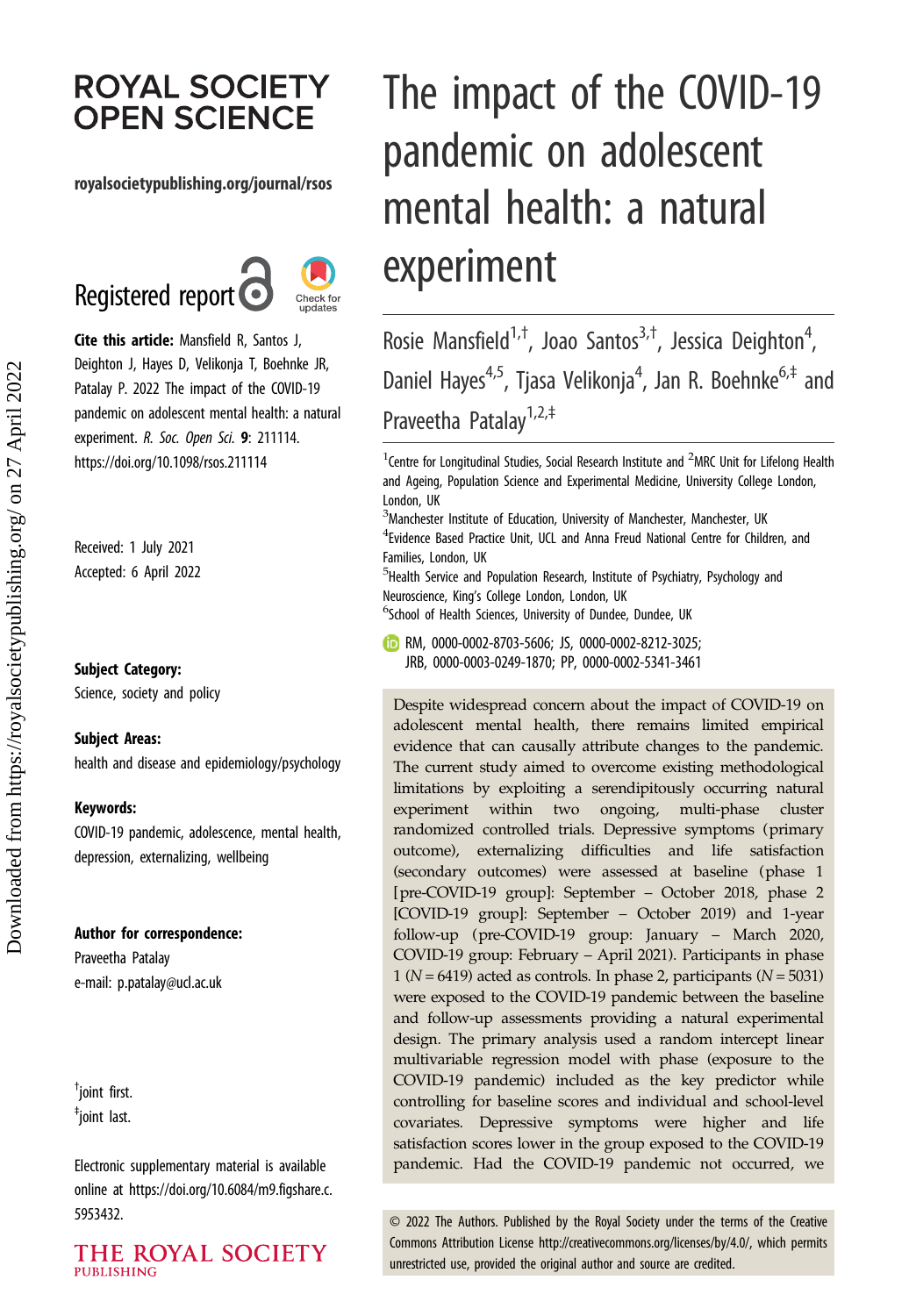estimate that there would be 6% fewer adolescents with high depressive symptoms. No effect of exposure to the pandemic on externalizing difficulties was found. Exploratory analyses to examine subgroup differences in impacts suggest that the negative impact of the COVID-19 pandemic on adolescent mental health may have been greater for females than males. Given the widespread concern over rising adolescent mental health difficulties prior to the pandemic, this paper quantifies the additional impacts of the pandemic. A properly resourced, multi-level, multi-sector public health approach for improving adolescent mental health is necessary. Following in-principle acceptance, the approved Stage 1 version of this manuscript was preregistered on the OSF at [https://doi.org/10.17605/OSF.IO/B25DH](http://dx.doi.org/https://doi.org/10.17605/OSF.IO/B25DH). This preregistration was performed prior to data analysis.

# 1. Introduction

### 1.1. Background

Prior to the COVID-19 pandemic, there was widespread concern over rising mental health difficulties experienced by adolescents. In 2017, between 14 and 17% of adolescents aged 11–19 were found to meet diagnostic criteria for at least one mental health disorder in England [[1](#page-17-0)]. Cross-cohort studies have demonstrated increases in internalizing difficulties that indicate a deterioration of adolescent mental health over time [[2,3\]](#page-17-0). It is important to understand whether the COVID-19 pandemic has contributed further to increased mental health difficulties in adolescence.

Despite widespread concern and media coverage about the impact of COVID-19 and related school closures on adolescent mental health [[4](#page-17-0)], there remains limited robust empirical evidence that can causally attribute mental health changes to the pandemic [[5](#page-17-0),[6](#page-17-0)]. To isolate the pandemic's effect, studies must include pre-pandemic assessments of symptoms [\[7\]](#page-17-0) and account for age effects given known developmental patterns in mental health difficulties [\[8\]](#page-17-0). Even when longitudinal data are available, results must be considered in the context of secular trends in child and adolescent mental health [\[9\]](#page-17-0). Differentiating between age or developmental changes and the impact of the COVID-19 pandemic is of particular relevance for younger populations, as internalizing symptoms are known to increase year-on-year from mid-adolescence [[10,11\]](#page-17-0).

Much of the existing evidence is based on cross-sectional studies with no pre-pandemic assessments of mental health. Longitudinal data for this population are limited and in this age group pose the unique challenge of differentiating between developmental change and COVID-19 impact. A living systematic literature review investigating the changes in mental health symptoms within the same individuals from pre-COVID-19 and across distinct phases of the pandemic identified only four studies with child and adolescent samples (by June 2021 when this was written), none of which were from the United Kingdom (UK) [[12\]](#page-17-0). Findings from these few studies are mixed, with increased internalizing symptoms reported in Australia [[13\]](#page-17-0) and increased conduct and overall difficulties reported in Spain [\[14](#page-17-0)]. By contrast, fewer depressive and externalizing symptoms were reported in China [[15\]](#page-17-0) and the Netherlands, respectively [[8\]](#page-17-0). More recently, results from a longitudinal, population-based study in Iceland revealed trajectories of pre-pandemic depressive symptoms between 2016 and 2018 and during the COVID-19 pandemic [\[16](#page-17-0)]. Adolescents aged 13–18 years reported significantly more depressive symptoms during the pandemic, and mental well-being decreased beyond what might be expected based on existing time trends of adolescent mental health [\[6\]](#page-17-0).

In the UK, data from an ongoing regional cohort (Wirral Child Health and Development Study) revealed stark increases in young adolescents' depressive symptoms, post-traumatic stress disorder and externalizing difficulties during the COVID-19 pandemic [\[17](#page-18-0)]. At a national level, the only population-based data indicating changes in mental health has come from the COVID-19 follow-up of the 2017 prevalence study [[18\]](#page-18-0). A higher proportion of children were found to be experiencing mental health difficulties, albeit methodological limitations around low response rates and differences in the mode and method of assessment before and during the pandemic [\[19](#page-18-0)]. Both these UK studies are limited in their ability to separate developmental changes from pandemic-related impact.

### 1.2. Objectives

To address some of these methodological challenges, this study exploited the serendipitous design of two large, ongoing multi-phase intervention trials. Using two cohorts of students ([figure 1\)](#page-2-0), we are better able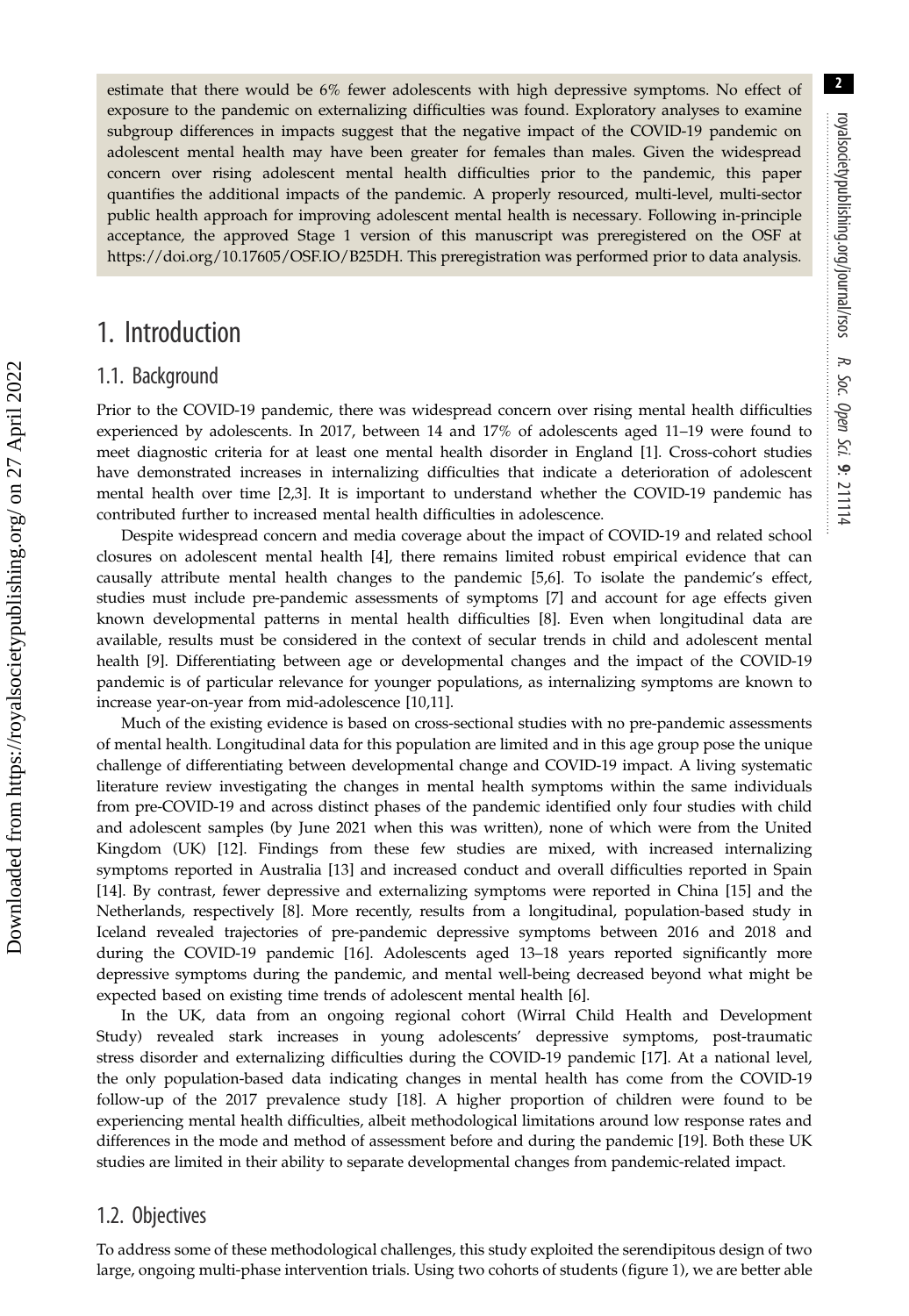<span id="page-2-0"></span>

Figure 1. Study design: process chart with timelines and assessments in each phase.

to isolate the impact of the COVID-19 pandemic on adolescent mental health from age and longer-term trends than previous studies. In each study phase, baseline measures were assessed with adolescents aged 11–15 years across secondary schools. While in both phases the baseline assessment happened prior to the pandemic, the follow-up in phase 1 (pre-COVID-19 group) was assessed just before the pandemic (January–March 2020). Adolescents participating in phase 2 (COVID-19 group) experienced the pandemic and school closures between baseline and follow-up (February–April 2021). Hence, this paper aimed to answer the following research question: What impact has the COVID-19 pandemic had on adolescent mental health, specifically, depressive symptoms (primary outcome), externalizing difficulties, and life satisfaction (secondary outcomes)? We hypothesized that after controlling for baseline variables, levels of depressive symptoms and externalizing difficulties would be higher, and life satisfaction lower, during the COVID-19 pandemic compared to before.

There has been some evidence from UK studies tracking families throughout the pandemic, that children with special educational needs (SEN) and from low-income homes were particularly impacted by COVID-19 related school closures and lockdown [\[20](#page-18-0)]. To investigate whether this was the case in our study population, we subsequently examined whether there were socio-demographic differences (based on gender, ethnicity, socio-economic disadvantage and special educational needs) in the impact of the COVID-19 pandemic on adolescent mental health outcomes.

# 2. Material and methods

# 2.1. Study design and setting

Details of the trials from which these data are drawn are described below. The Education for Wellbeing Programme (EfW) is an evaluation of five school-based, mental health and wellbeing interventions which are organized into two parallel-group cluster randomized controlled trials (RCTs) [\[21,22](#page-18-0)]. Interventions in Schools for Promoting Mental Wellbeing: Research in Education (INSPIRE), is a four-arm cluster RCT comparing three interventions (Mindfulness, Relaxation and Strategies for Safety and Wellbeing) to usual provision (control). Approaches for Wellbeing and Mental Health Literacy: Research in Education (AWARE) is a cluster RCT consisting of three arms, comparing two mental health education interventions (Youth Aware of Mental Health (YAM) and The Guide) to usual provision (control). Randomization of schools was conducted following baseline data collection by King's Clinical Trials Unit using an equal allocation ratio  $[1:1:1]$ . Minimization was applied for deprivation (free school meal eligibility), geographical region (London, Greater Manchester and Northwest, Bath & Bristol and Durham), urban/rural location, and mental health provision reported at baseline (prior interventions coded absent/present) to ensure that conditions were comparable. For a full description of interventions, study design and measures, see the trial protocol papers [\[21](#page-18-0),[22\]](#page-18-0).

Due to the size of the two trials, schools were recruited in two phases (figure 1; allocation to all interventions in both phases). Outcomes were assessed at baseline (prior to intervention randomisation) (phase 1 [pre-COVID-19 group]: September – October 2018, phase 2 [COVID-19 group]: September – October 2019) and 1-year follow-up (9–12 months after interventions had been delivered) (pre-COVID-19 group: January–11th March 2020, COVID-19 group: February–April 2021). Participants in phase 1 acted as controls. Those in phase 2 were exposed to the COVID-19 pandemic between the baseline and follow-up assessments, leading to a natural experiment.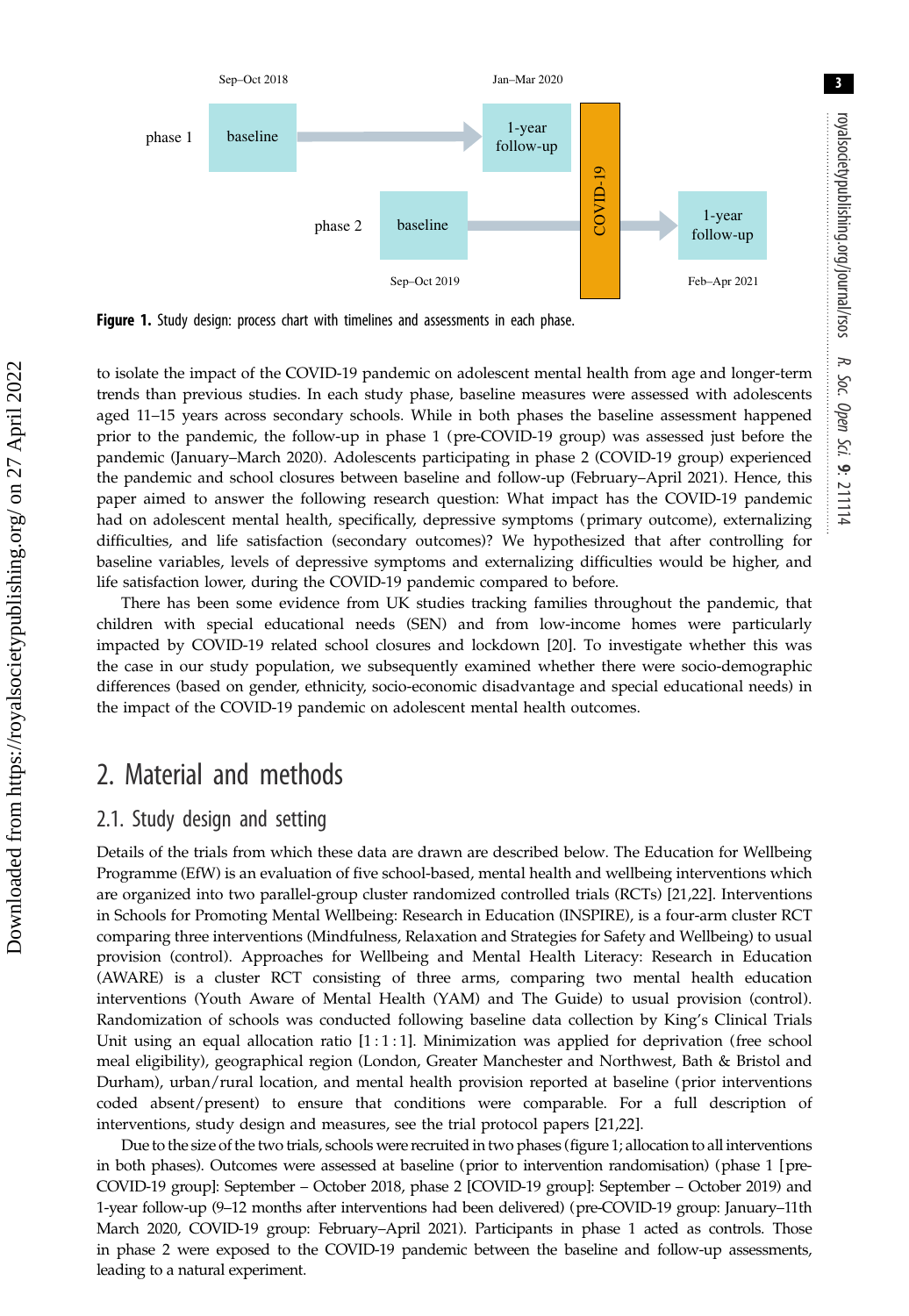4

# 2.2. Participants

Recruitment of participants was conducted in multiple stages. First, schools selected classes in relevant year groups to receive an intervention, if allocated. Second, letters were sent to the parents/carers of these pupils with information about the study; at this stage, they were offered the chance to opt their child out of the research. Finally, before completing the online surveys, pupils were presented with an information sheet and could assent to taking part by ticking all relevant boxes. If assent was not gained, the young person could not be part of the evaluation. The first young person participated on 17 September 2018. Ethics approval was obtained from University College London Research Ethics Committee [6735/009, 6735/014].

The main analytic sample in the current study was defined as all schools that were recruited to the trial and that took part in pupil surveys at both timepoints (baseline and 1-year follow up). All participants who completed some items of the survey at baseline or 1-year follow up were considered as part of the primary analysis sample. [Figure 2](#page-4-0) illustrates the participant flow diagram including drop out at various stages and the final analytic sample. A small number of unmatched schools were lost during linkage to the National Pupil Database (NPD). Similarly, pupils that could not be matched to the NPD were excluded and those who did not have data on the covariates of interest.

A total of 11 450 pupils from 178 schools were included in the main analytic sample with 6419 pupils from 90 schools in phase 1 (pre-COVID-19 group) and 5031 pupils from 88 schools in phase 2 (COVID-19 group). In phase 1, there was an average of 89.8 pupils per school (s.d. = 40.8; 10th percentile 44; 90th percentile 149; range 10–173); in phase 2, there were 78.9 pupils per school on average (s.d. = 41.0; 10th percentile 35; 90th percentile 139; range 3–185).

## 2.3. Variables

#### 2.3.1. Individual-level covariates

We examined group differences and controlled for a range of individual pupil-level characteristics. These included age group (school year 7, 8 or 9 at baseline), child gender (male or female), socio-economic position assessed using eligibility for free school meals (FSM eligible or not), ethnicity (white or ethnic minority) and special education needs status (SEN, yes or no). Year group and gender data were provided directly by the schools and all other information on pupil-level socio-demographic characteristics were available via linkage to the NPD [\(table 1\)](#page-5-0).

#### 2.3.2. School level covariates

When investigating the effect of condition (pre-COVID-19 group versus COVID-19 group) on adolescent mental health outcomes, we also controlled for several school-level characteristics that were used for minimization for randomization following baseline data collection. This information was obtained from the Department for Education's Get Information About Schools (GIAS) service. School-level FSM eligibility (%) was included as an indicator of deprivation, as well as urban/rural status. The extent of existing mental health provision (prior interventions) reported by schools at baseline was also included as a covariate. See [table 1](#page-5-0) for the source and coding for each school-level variable.

# 2.4. Measures

#### 2.4.1. Outcome measures

At all timepoints and across both phases of the study, schools were instructed to administer the pupil questionnaires via a secure online survey in teacher-facilitated sessions during the normal school day. As described in the introduction, the primary outcome was depressive symptoms with externalizing difficulties and life satisfaction considered secondary outcomes. Reliability estimates (Omega (ω)) were calculated for all outcomes at baseline for the study sample and can be found in electronic supplementary material, table S1.

To examine whether outcome measures were invariant across phases and that exposure to the COVID-19 pandemic did not result in adolescents interpreting and responding to measures differently, multigroup confirmatory factor analyses (CFA) were conducted using the WLSMV estimator due to ordinal item responses. First, single-factor CFAs were conducted for outcomes at baseline and followup for both phases to confirm their unidimensional structure. Configural and scalar invariance were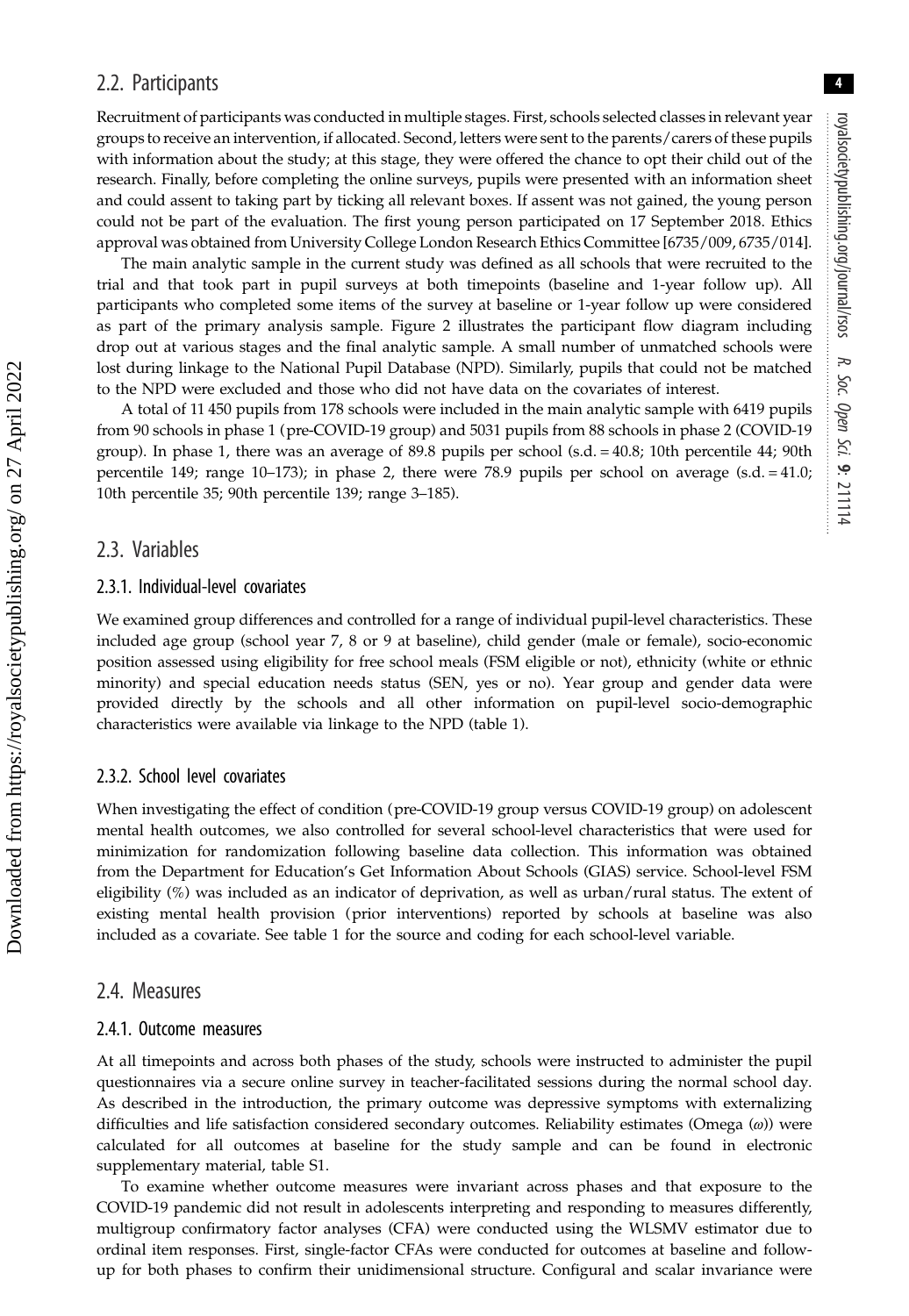<span id="page-4-0"></span>

Figure 2. Flowchart of the current study-natural COVID-19 experiment.

then assessed by first freely estimating factor loadings and thresholds and then fixing them across phases [\[23](#page-18-0)]. Models were compared using the Mplus command DIFFTEST. For full results of the invariance testing see electronic supplementary material, tables S2a and S2b. School clustering was accounted for in all models using the type = COMPLEX command in Mplus.

#### 2.4.2. Primary outcome: depressive symptoms

The primary outcome measure of this study was adolescent self-reported depressive symptoms. Participants completed the Short Mood and Feelings Questionnaire (SMFQ) [[24\]](#page-18-0), a 13-item self-report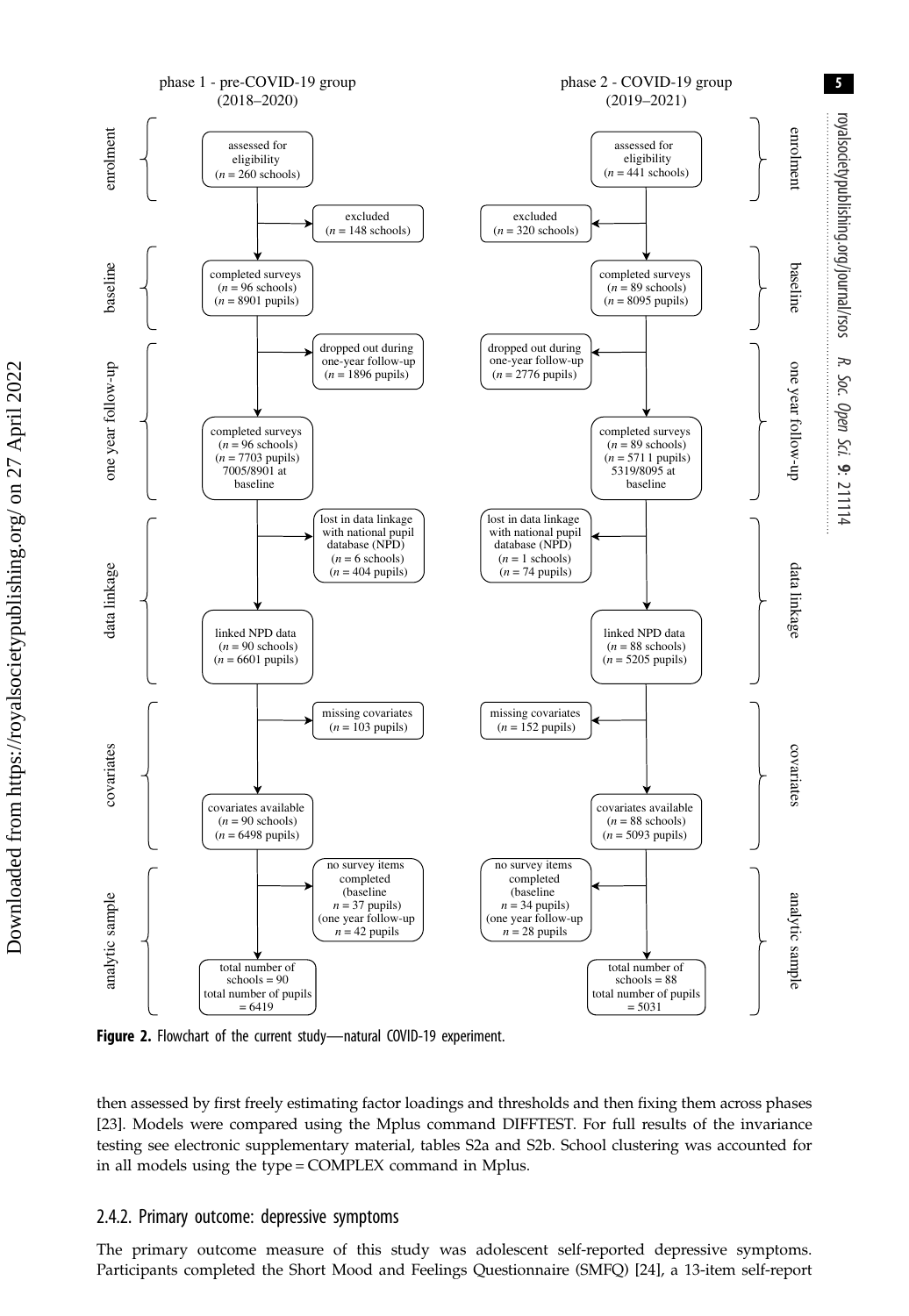#### <span id="page-5-0"></span>Table 1. Covariate variables used in the analysis, data source, scoring and role in the analysis.

| variable                                                   | source                                       | scoring                                           | role           |
|------------------------------------------------------------|----------------------------------------------|---------------------------------------------------|----------------|
| school level                                               |                                              |                                                   |                |
| phase                                                      | based on phase of<br>recruitment             | $0 =$ phase 1 (pre-COVID-<br>19 group)            | focal variable |
|                                                            |                                              | $1 =$ phase 2 (COVID-19<br>group)                 |                |
| urban/rural                                                | GIAS service, previously                     | $0 = Town/rural$                                  | covariate      |
|                                                            | known as Edubase                             | $1 = \mathsf{City}$                               |                |
| school deprivation - free school<br>meal (FSM) eligibility | GIAS service, previously<br>known as Edubase | % of pupils in school                             | covariate      |
| prior interventions (baseline                              | baseline school mental health                | $0 =$ no mental health                            | covariate      |
| school mental health                                       | provision survey                             | intervention/support                              |                |
| provision)                                                 |                                              | $1 = prior$ interventions                         |                |
|                                                            |                                              | structured lessons/other<br>mental health support |                |
| individual level                                           |                                              |                                                   |                |
| FSM eligibility                                            | NPD - code EVERFSM ALL                       | $0 = not$ eligible                                | covariate (and |
|                                                            |                                              | $1 =$ eligible                                    | modifier)      |
| gender                                                     | direct from schools                          | $0 =$ male                                        | covariate (and |
|                                                            |                                              | $1 =$ female                                      | modifier)      |
| special educational needs (SEN)                            | $NPD - code$                                 | $0 = No$ SEN                                      | covariate (and |
|                                                            | SENprovisionMajor                            | $1 =$ SEN                                         | modifier)      |
| ethnicity                                                  | NPD - code ethnicgroupmajor                  | $0 =$ white                                       | covariate (and |
|                                                            |                                              | $1 =$ non-white ethnic<br>minority                | modifier)      |
| age (year group)                                           | direct from schools                          | year 7, 8 or 9                                    | covariate      |
| baseline mental health outcome<br>score                    | from baseline survey                         | centred score                                     | covariate      |

 $Note. NPD = National Pupil Database, GIAS = Get Information About Schools service.$ 

measure of depressive symptoms in the previous two weeks. Examples of included items are 'I felt miserable or unhappy' and 'I felt I was no good anymore'. Items are rated on a 3-point Likert scale  $(0 = 'not true', 1 = 'sometimes', 2 = 'true').$  Possible total scores range from 0 to 26, with higher scores indicating greater depressive symptoms. The continuous depressive symptoms total score was the primary outcome measure. A binary score to assess impact on prevalence of caseness was also generated using the established cut-off score (greater than or equal to 12) indicating high levels of depressive symptoms [\[24](#page-18-0)].

# 2.4.3. Secondary outcomes: externalizing difficulties and life satisfaction

Externalizing difficulties were measured using the behavioural difficulties subscale of the Me and My Feelings questionnaire [\[25](#page-18-0),[26\]](#page-18-0), a six-item self-report scale (e.g. 'I hit out when I'm angry') with three response options: 'never', 'sometimes', and 'always'. Responses were summed to create a total behavioural difficulties score, with higher scores indicating greater difficulties. The scale has an established cut-off score of greater than or equal to 6, which was used for analysis examining a binary outcome of high externalizing difficulties [\[25](#page-18-0)].

Life satisfaction was measured using the Huebner Life Satisfaction Scale (LSS; [[27](#page-18-0)]). The original scale consisted of 10 items with four response options: 'never', 'sometimes', 'often' and 'almost always'. In this royalsocietypublishing.org/journal/rsos

royalsocietypublishing.org/journal/rsos

R.

Soc. Open

Sci.

9: 211114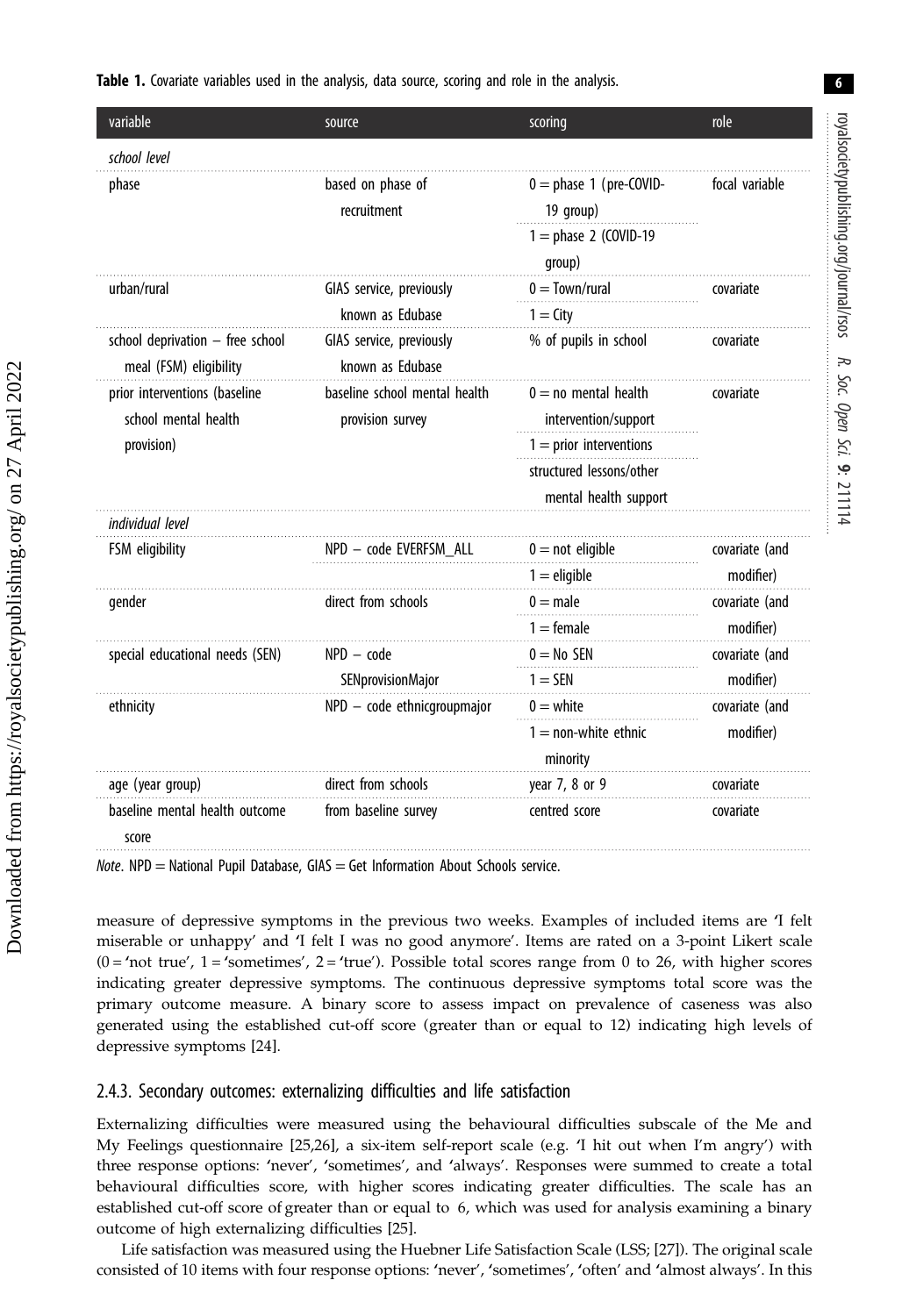study, we used the adapted version of the scale that was reduced to seven items with six-point Likert scales ranging from 'strongly disagree' to 'strongly agree' [\[27,28](#page-18-0)]. Items include 'My life is going well' and two items, 'I would like to change many things in my life' and 'I wish I had a different kind of life' that were reverse scored so that high scores indicated greater life satisfaction. A total score was created summing responses from the seven items, with higher total scores indicating greater life satisfaction.

#### 2.5. Analysis strategy

#### 2.5.1. Descriptive statistics and data checks

The distribution of baseline characteristics was compared for the schools across the two phases, using effect sizes to describe potentially relevant univariate differences. The same comparison was also performed for participants and individual pupil-level characteristics.

Descriptive statistics (means for continuous and percentages for binary outcomes) with 95% confidence intervals are presented for the primary and secondary outcomes at baseline and follow-up for each phase. We also present histograms showing the distributions of the continuous outcome variables at baseline and follow-up for each phase in the electronic supplementary material file.

#### 2.5.2. Estimating the impact of the pandemic

All analyses were conducted using Stata 17 software. The primary outcome analysis used a random intercept (for schools) linear multivariable regression model with depressive symptoms at 1-year follow-up as the dependent variable. The model was specified as follows:

> Level 1:  $DS_{ij} = \beta_{0j} + \beta_{(1-k)}\text{Indiv}IV_{ij} + e_{ij}$ Level 2:  $\beta_{0j} = \gamma_{00} + \beta_{01}$ Phase<sub>j</sub> +  $\beta_{0(2-l)}$ SchoolIVs<sub>j</sub> +  $u_{0j}$

with  $DS_{ii}$  as the depressive symptom score at 1-year follow-up of student i in school j. On Level 1, the depression score was regressed upon fixed effects of the  $k$  individual student covariates (IndivIV; [table 1](#page-5-0)); and on Level 2 on *l* school characteristics [\(table 1](#page-5-0)) with school-level variance  $u_{0i}$  and individual-level error term  $e_{ij}$ . As all Level-1 slopes were defined as fixed effects, the additional specification equations were omitted. Phase (exposure to the COVID-19 pandemic) was the key regressor and the primary result was the coefficient  $\beta_{01}$ , which, if found statistically significant at p < 0.05, can be interpreted as the COVID-19 pandemic having potentially had an effect on adolescents' depressive symptoms. The direction of the potential effect is 'increased adolescent depressive symptoms' if the SMFQ score is higher in phase 2 (and 'decreased' if higher in phase 1). If the coefficient is not statistically significant, the primary outcome analysis can be interpreted as 'no supporting evidence for a difference was found'. For the dichotomous high depressive symptoms and externalizing symptoms, similar random intercept logistic multivariable regression models were conducted, and odds ratios reported.

The same strategy was employed for the secondary outcomes, but the primary outcome analysis takes priority in interpretation of the results. As the selection of independent variables was determined by the variables available in the main study, the reporting focuses on the result for the focal variable - phase. While the full regression models are reported as supplementary information, the coefficients for the other variables are not interpreted [[29\]](#page-18-0).

Standardized effect sizes were estimated for all three outcomes (one primary and two secondary outcomes) by dividing the estimated coefficient  $\beta_{01}$  over the standard deviation of the dependent variable. Apart from providing estimates of practical significance of the findings, this has the additional benefit of allowing comparisons of effect sizes across the outcomes (which is not possible when comparing coefficients as the scales and ranges of the measures vary). While it is difficult to provide a general cut-off for what is a relevant effect size in population-based research, in this study anything above 10% of a standard deviation change in continuous scores can be considered an effect with potentially practical significance at population level [\[30](#page-18-0)].

An additional approach to considering effect size as recommended for population-based research [\[30](#page-18-0)], is the population attributable fraction (PAF; [\[31](#page-18-0)]). We estimated the PAF only for the primary outcome and given there was support for our hypothesis (i.e. impact of COVID-19 on depressive symptoms). This allows one to estimate the number of cases that are attributable to the exposure of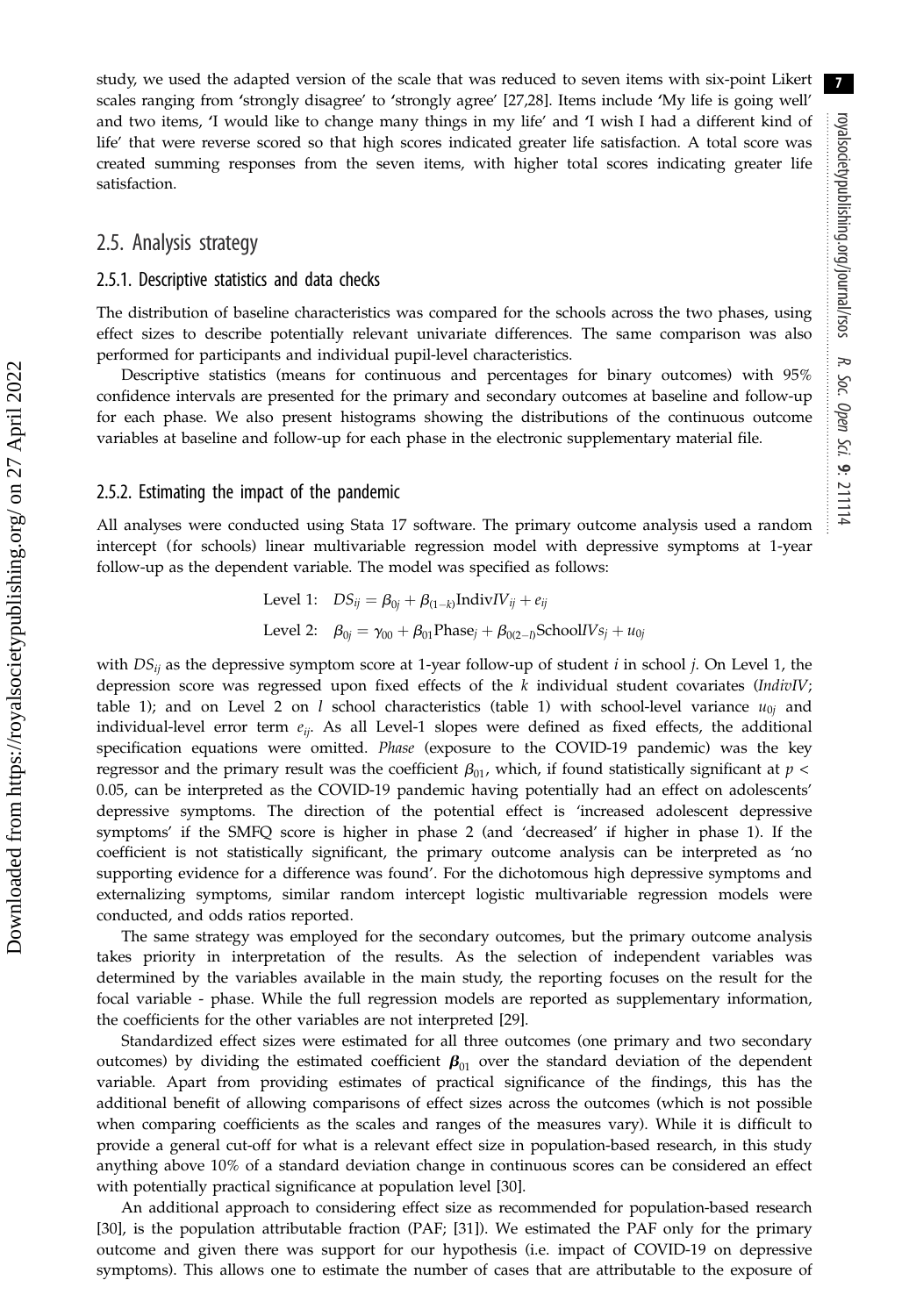8

interest (i.e. the COVID-19 pandemic) and hence from this we estimate the proportion of fewer cases that might be expected in the absence of the COVID-19 pandemic. This was estimated using the punaf package for Stata [\[32](#page-18-0)].

#### 2.5.3. Sensitivity analyses

To describe the multivariate comparability of the samples across the two phases considering school and individual-level variables, a propensity score was estimated, first for individual level only and then for a model with both school and individual-level baseline variables as predictors of phase. We separately visualized the distribution of the two propensity scores across the cohorts using the Stata module psmatch2 (pstest; [\[33](#page-18-0)]) and reported descriptive statistics for the included covariates ([table 1](#page-5-0)), and the estimated bias in the covariates between phases, with and without matching. This descriptive method offers comprehensive insight into the comparability of the underlying samples with respect to the available characteristics.

While the applied mixed-effects models can accommodate missing data in the dependent variable (under the MAR assumption), two sensitivity analyses explored the sensitivity of our main finding by adding additional approaches to account for missing data. The first of these analyses extended all models by inverse probability weighting for the probability to be a drop-out at follow-up (see below the description of missing data analyses). The second of these analyses used multiple imputation with chained equations with the full set of study variables as auxiliary variables to enhance the data for participants who were only partially observed at baseline. Results of the primary and secondary outcomes, including the two sensitivity analyses, are reported.

#### 2.5.4. Exploratory analysis: subgroup differences

To examine whether the impacts of the pandemic were differently experienced by sub-groups of adolescents, the main analysis was conducted with an interaction term between each modifier of interest and phase in a separate model for each modifier (gender, ethnicity, socio-economic status and SEN). Given the modifiers of interest are all binary categorical (coded 0,1) these were entered into the models as is, as these interaction terms remain directly interpretable. If an interaction term had a p-value < 0.10 we visualized the interaction results in a graph based on predicted margins from the model. A sensitivity analysis for these models was also conducted where all modifiers and their interaction with phase were included in the same model [[34\]](#page-18-0).

#### 2.5.5. Missing data

We first examined the rates and predictors of missing data at follow-up assessment. Alongside the complete case analysis, we (1) conducted weighted analysis to account for non-response at follow-up. Non-response weights were created separately in each phase as the mechanisms generating missingness might have varied between phases; and (2) used multiple imputation with chained equations with clustering due to schools to impute data for participants who were partially observed at the baseline assessments (i.e. took part in the survey but did not complete the primary or secondary outcome measures).

#### 2.5.6. Power analysis

The prospective evaluation of statistical power was constrained by the design of the original studies for which power analyses were published [\[21,22](#page-18-0)]. As in the main project, we assumed for the primary outcome, self-reported depressive symptoms as measured by the SMFQ, a conservative school-level intraclass correlation of  $\rho = 0.10$ . Based on our current estimate of the database we expected around 185 analysed schools (phase 1,  $n = 96$ ; phase 2,  $n = 89$ ), and an average of 72.5 students per school [\(figure 2](#page-4-0)) and accepting a significance level of  $p = 0.05$  and statistical power of  $\beta = 0.80$ , the minimally detectable effect size (MDES; [[35\]](#page-18-0)) is estimated as MDES = 0.139 (all estimates obtained with Optimal Design; [[35\]](#page-18-0)). Assuming potential additional losses on student-level of 10% due to inability to match data with NPD records increases this to MDES = 0.140.

For dichotomized SMFQ values, the analysis evaluates whether the share of students with a changed score differs between the two phases at follow-up. Based on estimates obtained with the same measure in the population-based Millennium Cohort Study [[36\]](#page-18-0), we assumed a plausible range for the prevalence of increased levels of depressive symptoms before the pandemic was between 0.10 and 0.25. Expecting a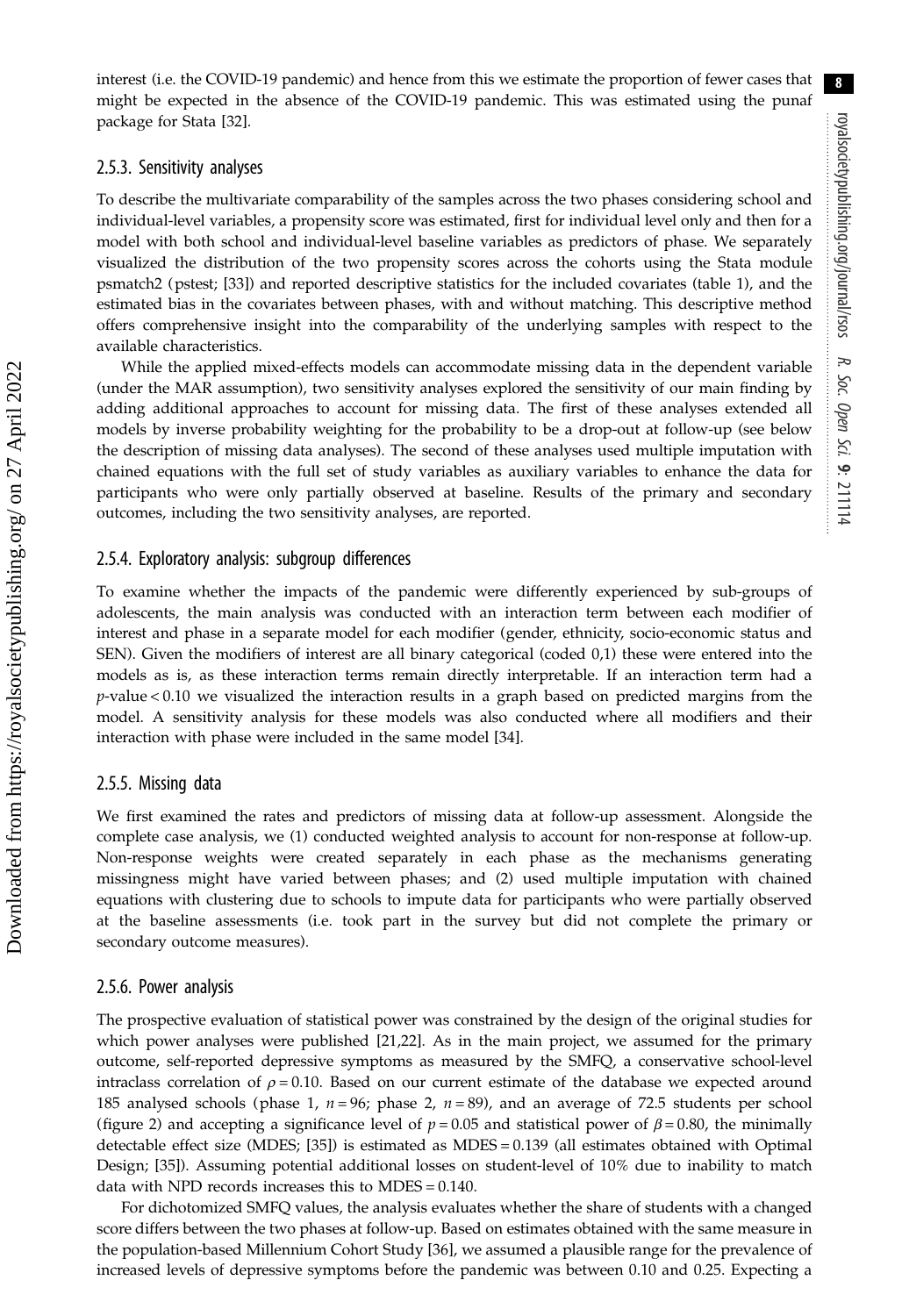pre-pandemic prevalence point estimate of 0.15, the prevalence after the pandemic would need to be either lower than 0.128 or above 0.174 to be detectable accepting a significance level of  $p = 0.05$  and statistical power of  $\beta = 0.80$  (0.127 and 0.175 for 10% of student-level dropout). The addition of covariates with predictive power on any level (school or pupil), potentially further increased precision of estimates. The primary outcome analysis was well-powered to identify a potentially relevant effect of the COVID-19 pandemic and the societal response on pupils' depressive symptoms.

#### 2.5.7. Deviations from the registered report and unplanned exploratory analysis

To describe the multivariate comparability of the samples across the two phases considering school and individual-level variables, we had originally intended to use a random intercept logistic regression model. However, since schools were nested within phases, there was no variance within level-2 units (schools) and this was not statistically possible. We, therefore, did not account for the multi-level design when estimating propensity scores, but we did generate a propensity score for individual-level characteristics only and then with both school and individual-level baseline variables predicting phase as originally planned.

Following all planned data analyses, we conducted non-preregistered psychometric analyses with all outcome measures to examine whether exposure to the COVID-19 pandemic resulted in adolescents interpreting and responding to measures differently. Measurement invariance was assessed using a structural equation modelling (SEM) framework.

An additional exploratory analysis (not included in Stage 1 registration) was planned prior to data access which focussed on prior mental health as a modifier (based on binary scores at baseline). This was conducted to examine whether the impacts of the pandemic were different for adolescents with pre-existing mental health difficulties.

# 3. Results

#### 3.1. Descriptive statistics and data checks

#### 3.1.1. Analysis of sample bias and differences in non-response by phase

[Table 2](#page-9-0) shows the descriptive statistics for the schools in the final analytic sample. There were approximately the same number of schools in both phases of the study and the distribution of these schools based on school-level characteristics was similar. Overall, individual-level characteristics for the final analytic sample were similar across phases [\(table 3](#page-10-0)). The sample representativeness was also assessed by comparing individual-level characteristics to the secondary school population in England (2020/21) [[37\]](#page-18-0). Overall, there was a slightly higher proportion of pupils eligible for FSM (23.5% versus 18.9%), and approximately the same proportion of pupils with special educational needs (10.4% versus 11.5%). Ethnic minority pupils were slightly underrepresented (25% compared to 32.1%).

Electronic supplementary material, table S3 describes the individual-level characteristics of participants at baseline and 1-year follow-up in both phases prior to the analytic sample selection. Propensity scores were used to examine differences between the two phases (pre-COVID-19 group versus COVID-19 group) on covariate characteristics. The balance between the two phases was estimated using two propensity score models (1) based only on the individual-level covariates and (2) based on both the individual and the non-regional school-level covariates. Electronic supplementary material, table S4 shows the results of the models and indicates no bias in the matched sample when only including the individual-level covariates. When matching on both the individual and school-level covariates, some differences are observed in the matched samples across phases by FSM eligibility, school-level FSM middle tertile, and year group 9 which are over-represented in phase 2 of the study (COVID-19 group). However, the extent of the bias is small, with all bias estimates under 10%. Supplementary figures S1 and S2 show the distribution of the propensity score when created using individual-level covariates (electronic supplementary material, figure S1) and both individual and school-level covariates (electronic supplementary material, figure S2).

Rates and predictors of missing data at follow-up assessment were assessed by phase. There was greater pupil drop-out at follow-up in the COVID-19 group (pre-COVID-19 group  $N = 1896$ , COVID-19 group  $N = 2776$ ). However, the following characteristics predicted non-response in both groups: pupils' FSM eligibility, SEN status, baseline externalizing difficulties, school-level FSM eligibility and urban school location. Pupils' baseline externalizing difficulties and being from a control (usual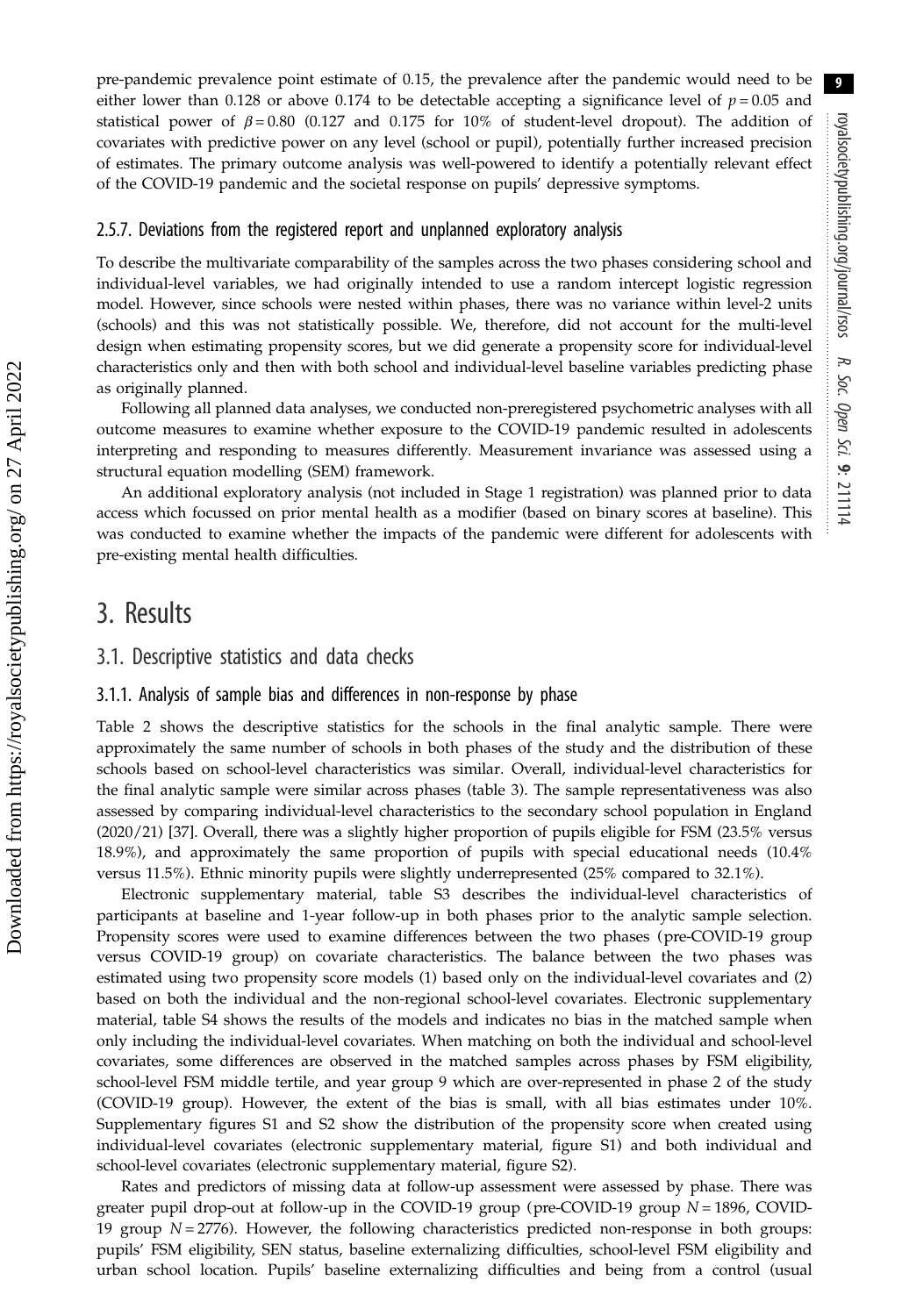<span id="page-9-0"></span>**Table 2.** Descriptive statistics (count, %) of school-level characteristics for each phase in the analytic sample ( $N = 178$  schools).

|                                                | school count (%)                      |                |                          |
|------------------------------------------------|---------------------------------------|----------------|--------------------------|
|                                                | phase 1                               | phase 2        |                          |
| school characteristics                         | pre-COVID-19 group<br>(control group) | COVID-19 group | effect size              |
| no. of schools                                 | 90                                    | 88             | Phi-coefficient $(\phi)$ |
| free school meal (FSM) eligibility             |                                       |                |                          |
| bottom third                                   | 29 (32.2%)                            | 26 (29.6%)     | 0.04                     |
| middle third                                   | 30 (33.3%)                            | 32 (36.4%)     |                          |
| upper third                                    | 31 (34.4%)                            | 30 (34.1%)     |                          |
| geographical location                          |                                       |                |                          |
| London and surrounding area                    | 35 (38.9%)                            | 38 (43.2%)     | 0.22                     |
| Greater Manchester and the Northwest           | 20 (22.2%)                            | $9(10.2\%)$    |                          |
| Bath and Bristol and surrounding area          | 17 (18.9%)                            | 11 (12.5%)     |                          |
| Durham and surrounding area                    | 18 (20.0%)                            | 30 (34.1%)     |                          |
| school location                                |                                       |                |                          |
| city                                           | 35 (38.9%)                            | 51 (58.0%)     | 0.19                     |
| town/rural                                     | 55 (61.1%)                            | 37 (42.0%)     |                          |
| prior interventions                            |                                       |                |                          |
| structured lessons/other mental health support | 45 (50.0%)                            | 48 (45.5%)     | 0.05                     |
| no mental health intervention/support          | 45 (50.0%)                            | 40 (54.6%)     |                          |
| condition in trial                             |                                       |                |                          |
| control (usual provision)                      | 31 (34.4%)                            | 31 (35.2%)     | 0.01                     |
| intervention                                   | 59 (65.6%)                            | 57 (64.8%)     |                          |

provision) school in the main trial predicted drop-out in the control group only. Whereas non-response in the COVID-19 group was predicted by being female and year group. For results of the logistic regressions predicting non-response by phase, see electronic supplementary material, table S5.

### 3.1.2. Descriptive statistics for the outcomes at baseline and follow-up for each phase

[Table 4](#page-11-0) shows the descriptive statistics for the primary and secondary outcomes at baseline and 1-year follow-up for each phase. Baseline depressive symptoms were higher in phase 2 compared with phase 1 and in both phases, depressive symptoms increased from baseline to 1-year follow-up. Levels of externalizing difficulties were similar at baseline and showed a slight increase at 1-year follow-up in both phases. Baseline life satisfaction scores were also similar across phases, with reduced scores between baseline and 1-year follow-up in both groups. Electronic supplementary material, figure S3 shows the distribution of outcome scores using histograms at baseline and 1-year follow-up across the two phases.

# 3.2. Estimating the impact of the pandemic

The main analyses used random intercept (for schools) linear multivariable regression models with outcomes at 1-year follow-up as the dependent variables. Using multi-level models accounted for pupils nested within schools. For all models, the main exposure was phase with individual and school-level characteristics, as well as baseline mental health, included as control variables. [Table 5](#page-13-0) shows the main results for phase (i.e. the impact of exposure to the COVID-19 pandemic) from models predicting the 1-year follow-up primary and secondary mental health outcomes while controlling for centred baseline mental health scores and the full set of individual and school-level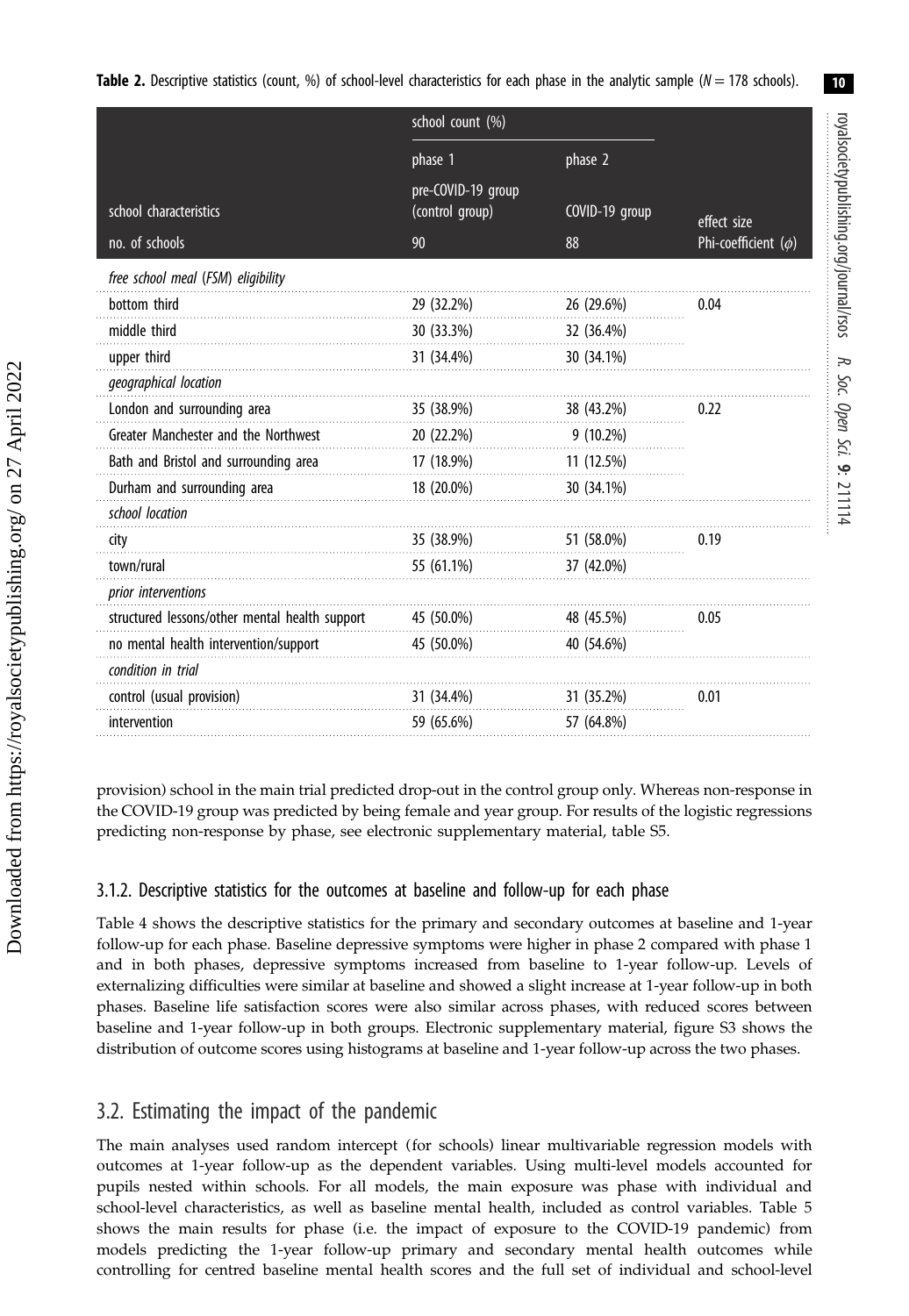<span id="page-10-0"></span>

|          |  |  | Table 3. Descriptive statistics (count, %) of individual-level characteristics for each phase in the analytic sample ( $N = 11450$ |  |  |  |  |  |  |
|----------|--|--|------------------------------------------------------------------------------------------------------------------------------------|--|--|--|--|--|--|
| pupils). |  |  |                                                                                                                                    |  |  |  |  |  |  |

royalsocietypublishing.org/journal/rsos

royalsocietypublishing.org/journal/rsos

R.

Soc. Open

Sci.

9: 211114

|                                    | individual count (%)                  |                |                                      |
|------------------------------------|---------------------------------------|----------------|--------------------------------------|
|                                    | phase 1                               | phase 2        |                                      |
| individual characteristics         | pre-COVID-19 group<br>(control group) | COVID-19 group |                                      |
| no. of pupils                      | 6419                                  | 5031           | effect size phi-coefficient $(\phi)$ |
| gender                             |                                       |                |                                      |
| male                               | 2961 (46.1%)                          | 2244 (44.6%)   | 0.02                                 |
| female                             | 3458 (53.9%)                          | 2787 (55.4%)   |                                      |
| age (year group at baseline)       |                                       |                |                                      |
| year 7                             | 1772 (27.6%)                          | 984 (19.6%)    | 0.11                                 |
| year 8                             | 1382 (21.5%)                          | 963 (19.1%)    |                                      |
| year 9                             | 3265 (50.9%)                          | 3084 (61.3%)   |                                      |
| ethnicity binary                   |                                       |                |                                      |
| white                              | 4990 (77.7%)                          | 3594 (71.4%)   | 0.07                                 |
| ethnic minority                    | 1429 (22.3%)                          | 1437 (28.6%)   |                                      |
| ethnic minority subgroups          |                                       |                |                                      |
| Asian                              | 720 (11.2%)                           | 752 (15.0%)    | 0.08                                 |
| <b>Black</b>                       | 238 (3.7%)                            | 297 (5.9%)     |                                      |
| Mixed                              | 346 (5.4%)                            | 263 (5.2%)     |                                      |
| Chinese                            | 40 (0.6%)                             | 32 (0.6%)      |                                      |
| other                              | 85 (1.3%)                             | 93 (1.9%)      |                                      |
| free school meal (FSM) eligibility |                                       |                |                                      |
| not eligible                       | 4908 (76.5%)                          | 3851 (76.6%)   | 0.00                                 |
| eligible                           | 1511 (23.5%)                          | 1180 (23.5%)   |                                      |
| special educational needs (SEN)    |                                       |                |                                      |
| no SEN                             | 5736 (89.4%)                          | 4521 (89.9%)   | 0.01                                 |
| SEN                                | 683 (10.6%)                           | 510 (10.1%)    |                                      |

covariates in the study. The full models, including coefficients for the full set of covariates, are included in the Supplementary File (electronic supplementary material, tables S6a–S6e).

There was a statistically significant effect of phase (exposure to the COVID-19 pandemic) on depressive symptoms and life satisfaction such that depressive symptoms were higher and life satisfaction scores lower in the group exposed to the COVID-19 pandemic (phase 2) when compared to the pre-COVID-19 control group (phase 1) [\(figure 3\)](#page-12-0). For the continuous outcomes we also present coefficients based on standardized z scores to allow for comparable effect sizes across the outcomes. These coefficients suggest similar effect sizes for depressive symptoms and life satisfaction. Results from the two sensitivity analyses, including inverse probability weights for drop-out and multiple imputation for observed missingness at baseline produced very similar results to the main models ([table 5\)](#page-13-0).

Standardized effect sizes were estimated by dividing the coefficient for each outcome by the SD (akin to estimating d). Based on this, the effect sizes were 0.14 for depressive symptoms, less than 0.01 for externalizing difficulties, and −0.14 for life satisfaction.

#### 3.2.1. Population attributable fraction

For the primary binary outcome, high depressive symptoms, the population attributable fraction (PAF) was calculated based on the scenario set at phase 1 (pre-COVID-19). Setting the baseline scenario as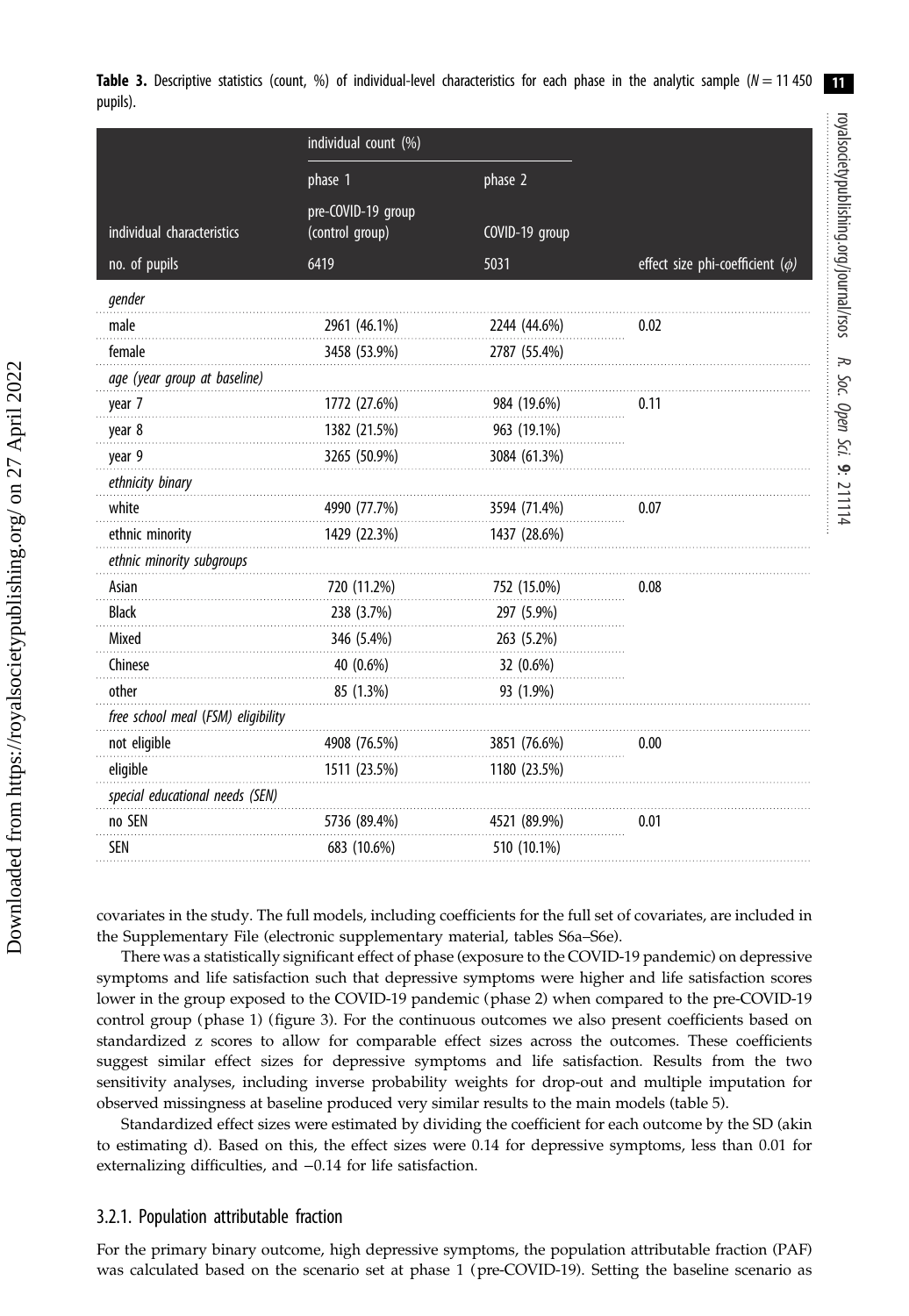<span id="page-11-0"></span>Table 4. Descriptive statistics (means (standard deviations (SD)) for continuous and percentages (counts) for binary outcomes) with 95% confidence intervals (95% CI) for the primary and secondary outcomes at baseline and 1-year follow-up for each phase.

|                                          | phase 1                                            |              | phase 2        |              |
|------------------------------------------|----------------------------------------------------|--------------|----------------|--------------|
|                                          | pre-COVID-19 group (control group)                 |              | COVID-19 group |              |
| outcomes                                 | baseline                                           | follow-up    | baseline       | follow-up    |
|                                          | Depressive symptoms (primary outcome); $n = 11409$ |              |                |              |
| mean $(s.d.)$                            | 5.93(5.60)                                         | 7.19(6.65)   | 6.53(5.91)     | 8.35(6.74)   |
| 95% CI                                   | [5.8, 6.1]                                         | [7.0, 7.4]   | [6.4, 6.7]     | [8.2, 8.5]   |
| high depressive symptoms (binary)        |                                                    |              |                |              |
| $%$ (count)                              | 16.4 (1050)                                        | 24.5 (1569)  | 19.7 (987)     | 30.4 (1523)  |
| 95% CI                                   | [15.5, 17.3]                                       | [23.5, 25.6] | [18.6, 20.8]   | [29.1, 31.7] |
|                                          | externalizing difficulties (secondary outcome)     |              |                |              |
| mean $(s.d.)$                            | 3.21(2.35)                                         | 3.30(2.47)   | 3.29(2.37)     | 3.35(2.45)   |
| 95% CI                                   | [3.2, 3.3]                                         | [3.2, 3.4]   | [3.2, 3.4]     | [3.3, 3.4]   |
| high externalizing difficulties (binary) |                                                    |              |                |              |
| $%$ (count)                              | 15.1(963)                                          | 17.3 (1105)  | 15.2 (761)     | 17.2 (863)   |
| 95% CI                                   | [14.2, 16.0]                                       | [16.4, 18.2] | [14.2, 16.2]   | [16.2, 18.3] |
| life satisfaction (secondary outcome)    |                                                    |              |                |              |
| mean $(s.d.)$                            | 32.15 (6.98)                                       | 30.87 (7.38) | 31.53 (7.23)   | 29.59 (7.32) |
| 95% CI                                   | [32.0, 32.3]                                       | [30.7, 31.1] | [31.3, 31.7]   | [29.4, 29.8] |

exposure to the COVID-19 pandemic (phase 2) and scenario 1 as phase 1 (pre-COVID-19) enables the estimation of the proportion of cases fewer than might be expected in the absence of the COVID-19 pandemic. The mean ratio of the PAF (i.e. those cases that can be attributed to the exposure to the COVID-19 pandemic) was 0.06. We, therefore, estimate that if the COVID-19 pandemic had not occurred, we would observe 6% fewer adolescents with high depressive symptoms which is a difference of 1.6% in prevalence. Given that the prevalence of high depressive symptoms in the data was 27.1%, it can be estimated that in a scenario where the COVID-19 pandemic did not happen, the prevalence would be 25.5%. The mean ratios and mean rate ratios are presented for the unattributable and attributable fraction in electronic supplementary material, table S7.

# 3.3. Subgroup differences

Effect modification was examined for the main findings by gender, FSM eligibility, ethnicity and SEN status. For each of the study outcomes, a separate model was run including an estimation of a phase by covariate interaction (e.g. phase × gender) ([table 6](#page-14-0)).

For outcomes that indicated a possible interaction (as defined by having a *p*-value of  $< 0.10$ ), figures were produced plotting the model predicted marginal means (and probabilities for binary outcomes) [\(figure 3](#page-12-0)). There was some evidence for effect modification. For example, a phase-by-gender interaction was observed for all continuous outcomes, such that females in phase 2 (COVID-19 group) had worse outcomes than in phase 1 (pre-COVID-19 group) with a greater difference between the control and COVID-19 group for females than males. Given that there was no significant main effect of phase on externalizing difficulties, the phase by gender interaction suggests that exposure to the COVID-19 pandemic only had a negative impact on girls' externalizing difficulties. There was also a phase by FSM eligibility interaction for life satisfaction. Both the control group and the COVID-19 group showed lower life satisfaction scores for adolescents eligible for FSM. However, adolescents of higher socio-economic position (not eligible for FSM) revealed a greater difference in life satisfaction between the control and COVID-19 group, with scores decreasing towards levels reported by the FSM eligible group. We also visualized marginal mean interactions for phase by ethnicity predicting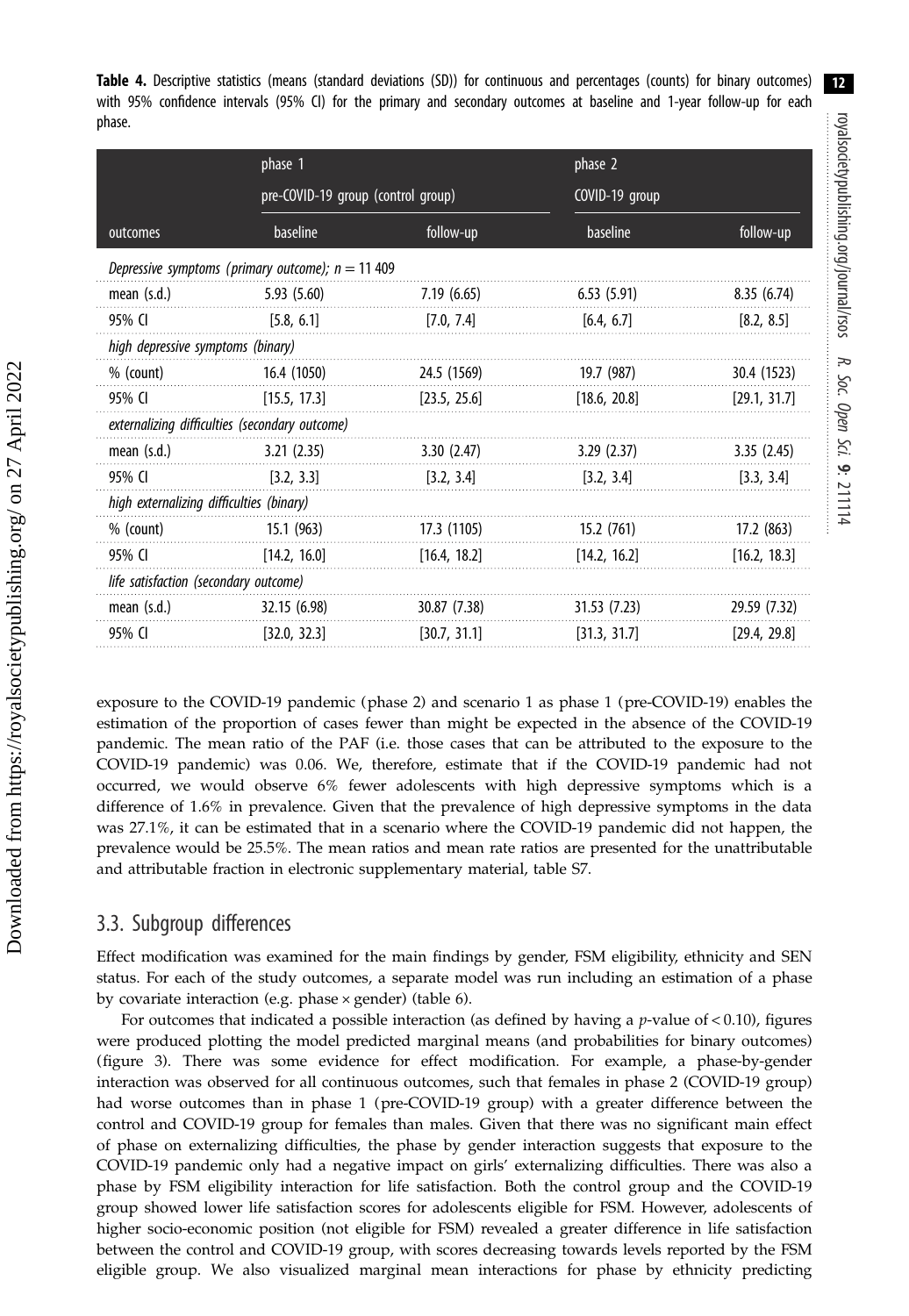<span id="page-12-0"></span>

Note. Means are model predicted (controlling for baseline scores and other covariates) and standardised to enable comparison across mental health outcomes. Prevalence rates are calculated by multiplying<br>model predicted pro

Figure 3. Difference between the pre-COVID-19 group and the COVID-19 group at 1-year follow-up for all mental health outcomes.

externalizing symptoms and phase by SEN status predicting high depressive symptoms. As can be seen in [figure 4,](#page-15-0) no clear interactions can be observed in these visualizations.

As a sensitivity check of the effect modification analyses, we also estimate a model including all covariate interaction terms with phase in the same model (see electronic supplementary material, table S8; [[34\]](#page-18-0)). Some of the interactions observed in [table 6](#page-14-0) are attenuated when included jointly in a model with other interaction terms (e.g. phase by gender predicting depressive symptoms).

# 3.4. Non-preregistered analysis

Results from the additional exploratory analyses examining whether the impacts of the pandemic were different for adolescents with pre-existing mental health difficulties, do not suggest that the main effect for phase is modified by prior mental health.

Measurement invariance by phase was examined and full results of the invariance testing can be found in electronic supplementary material, tables S2a and S2b.

# 4. Discussion

This paper aimed to provide robust evidence on the impact of the COVID-19 pandemic on adolescent mental health, specifically, depressive symptoms (primary outcome), externalizing difficulties and life satisfaction (secondary outcomes). We also aimed to investigate, in exploratory analyses, whether there were socio-demographic differences (based on gender, ethnicity, socio-economic disadvantage and special educational needs) in the impact of the COVID-19 pandemic on adolescent mental health outcomes. Results revealed that the COVID-19 pandemic has led to an increase in adolescent depressive symptoms and a decrease in life satisfaction. After controlling for baseline scores and several school and pupil-level characteristics, depressive symptoms were higher and life satisfaction scores lower in the group exposed to the COVID-19 pandemic. We estimate that if the COVID-19 pandemic had not occurred, we would observe 6% fewer adolescents with high depressive symptoms. The pandemic has therefore led to a deterioration of mental health in this population beyond what would have been expected based on existing trends. However, there was no main effect of the COVID-19 pandemic on adolescent externalizing difficulties. Exploratory analyses suggest that the impact of the pandemic may have been greater in females, with females exposed to the pandemic showing greater depressive symptoms, externalizing difficulties and lower wellbeing. Adolescents of higher socio-economic position showed a greater difference in life satisfaction between the control and COVID-19 group.

The current study analysed mental health and wellbeing at baseline and 1-year follow-up for two comparable groups, recruited into the study in two phases. The inclusion of two groups with multiple timepoints provides an indication of the increase in adolescent depressive symptoms over a 1-year period. Adolescents recruited in phase 1 were not exposed to the COVID-19 pandemic between their baseline and 1-year follow-up mental health assessments. This group, therefore, acted as controls. By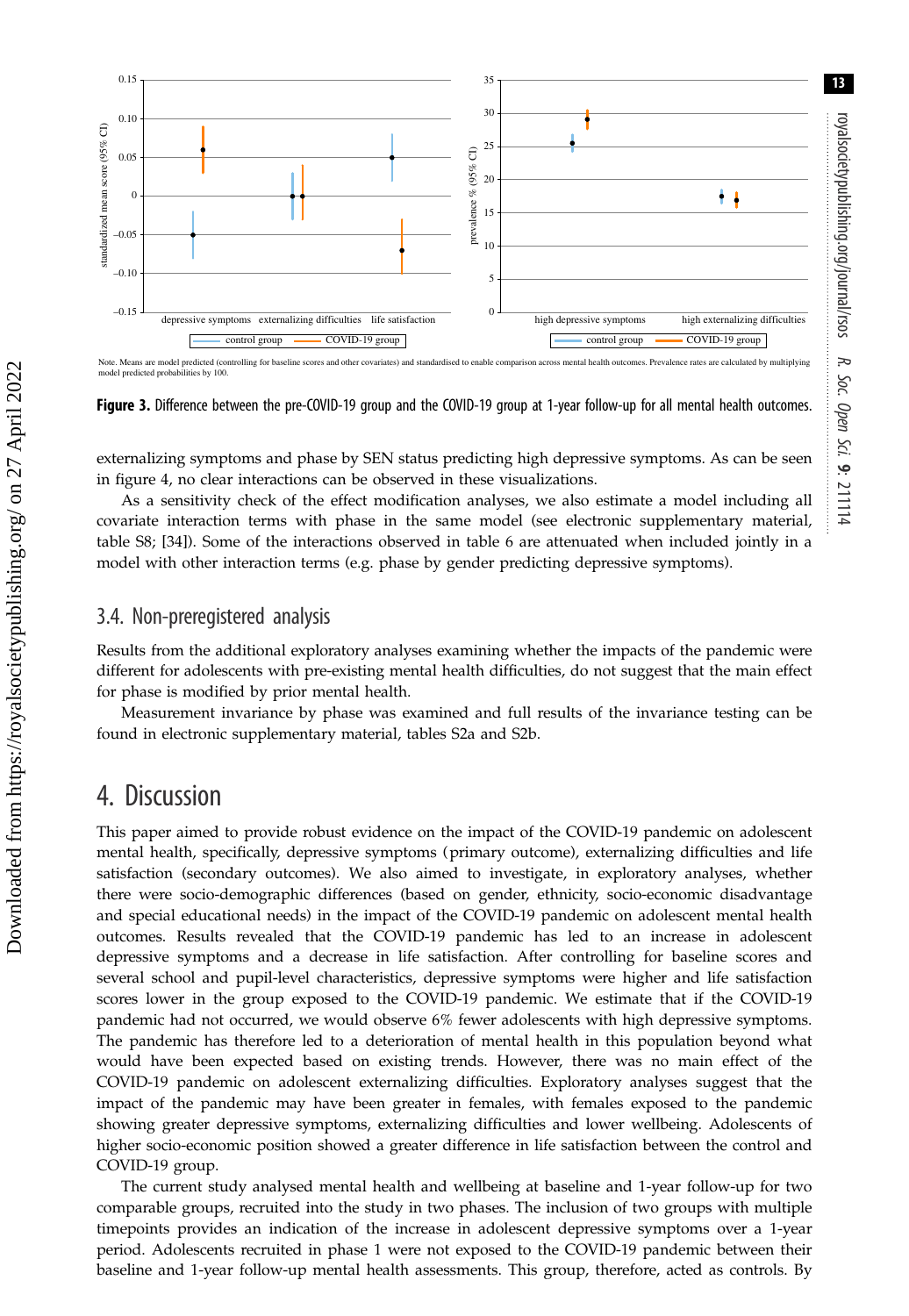Downloaded from https://royalsocietypublishing.org/ on 27 April 2022 Downloaded from https://royalsocietypublishing.org/ on 27 April 2022

<span id="page-13-0"></span>

| all coefficients presented are for Phase<br>(exposure to the Covid-19 pandemic<br>compared with the control group)                                                         | depressive symptoms<br>coef [95% C]]<br>$n, p$ -value | high depressive symptoms<br>(binary) OR [95% CI]<br>n, p-value | externalizing difficulties coef<br>[95% CI] $n$ , $p$ -value | difficulties (binary) OR [95%<br>high externalizing<br>CI] $n$ , $p$ -value | life satisfaction coef<br>[95% $Q$ ] $n$ , $p$ -value |
|----------------------------------------------------------------------------------------------------------------------------------------------------------------------------|-------------------------------------------------------|----------------------------------------------------------------|--------------------------------------------------------------|-----------------------------------------------------------------------------|-------------------------------------------------------|
| covariate-adjusted main models                                                                                                                                             | $0.77$ $[0.5, 1.1]$                                   | $1.26$ $[1.1, 1.4]$                                            | $0.01$ $[-0.1, 0.1]$                                         | $0.95$ $[0.8, 1.1]$                                                         | $-0.87$ [-1.2, 0.6]                                   |
|                                                                                                                                                                            | $11\,368$ , $<$ 0.001                                 | 11368, < 0.001                                                 | 1353, 0.816                                                  | 11353, 0.484                                                                | $11103$ , < $0.001$                                   |
| standardised continuous outcomes for                                                                                                                                       | $0.11$ $[0.1, 0.2]$                                   |                                                                | $0.01$ [-0.0, 0.1]                                           |                                                                             | $-0.12[-0.2, -0.1]$                                   |
| comparable effect sizes (adjusted)                                                                                                                                         | 11368, < 0.00                                         |                                                                | 1353, 0.816                                                  |                                                                             | $11103$ , < $0.001$                                   |
| covariate-adjusted + IPW for drop-out                                                                                                                                      | $0.78$ $[0.5, 1.1]$                                   | $1.26$ $[1.1, 1.4]$                                            | $-0.00$ $[-0.1, 0.1]$                                        | $0.93$ [0.8, 1.1]                                                           | $-0.83$ [-1.2, -0.5]                                  |
|                                                                                                                                                                            | 1222  < 0.001                                         | 11 222, < 0.001                                                | 1220, 0.937                                                  | 11 220, 0.297                                                               | 1045, < 0.001                                         |
| covariate-adjusted + MI for observed                                                                                                                                       | $0.77$ [0.5, 1.1]                                     | $1.26$ $[1.1, 1.4]$                                            | $0.01$ [-0.1, 0.1]                                           | $0.95$ [0.8, 1.1]                                                           | $-0.86$ [ $-1.2$ , $-0.6$ ]                           |
| missing at baseline                                                                                                                                                        | $11474, -0.001$                                       | 11474, < 0.001                                                 | 11472, 0.868                                                 | 11 472, 0.423                                                               | 1279, < 0.001                                         |
| Note. All models adjusted for school-level and individual-level variables listed in table 1; IPW = inverse probability weight; MI = multiple imputation, fully conditional |                                                       |                                                                |                                                              |                                                                             |                                                       |

Table 5. Results for the main exposure (phase) including coefficients for continuous outcomes (coef) and odds ratios (OR) for binary outcomes and their 95% confidence intervals (95% CI).

Table 5. Results for the main exposure (phase) induding coefficients for continuous outcomes (coef) and odds ratios (OR) for binary outcomes and their 95% confidence intervals (95% CI).

royalsocietypublishing.org/journal/rsos 14

R.

Soc. Open

Sci.

9: 211114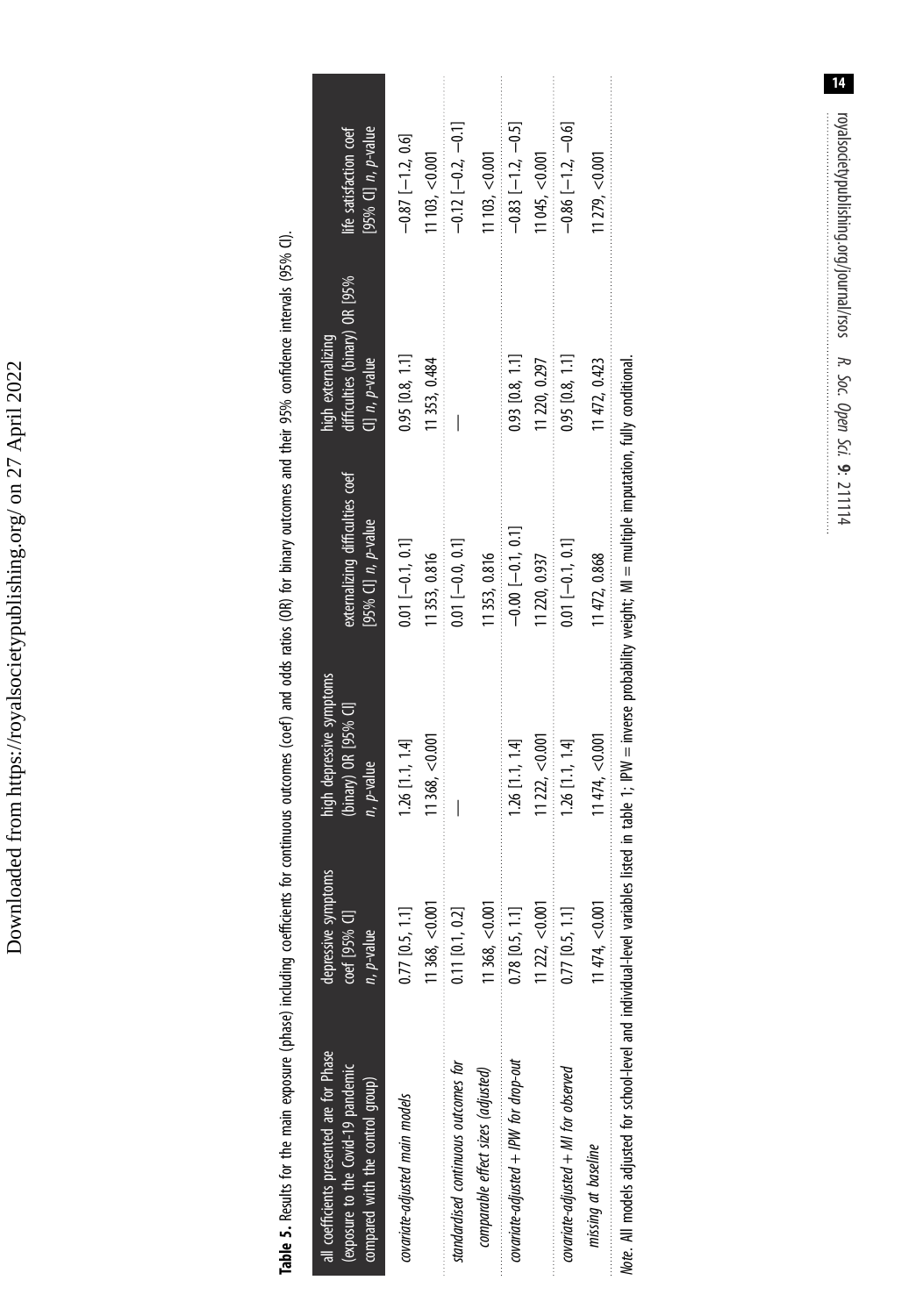| $\frac{1}{2}$<br> <br> <br> <br>$\vdots$<br>i<br>Ĺ<br>I |
|---------------------------------------------------------|
| Ş                                                       |
| him run cin cin                                         |
| ֚֕                                                      |
|                                                         |
| ١<br>1                                                  |
| ֕                                                       |
| I                                                       |
|                                                         |
|                                                         |
| ļ<br>١                                                  |

<span id="page-14-0"></span>Table 6. Effect modification: interaction analyses by individual gender, ethnicity, FSM eligibility, and SEN including coefficients (coef; for continuous outcomes) and odds ratios (OR; for binary outcomes) and their 95% Table 6. Effect modification: interaction analyses by individual gender, ethnicity, FSM eligibility, and SEN including coefficients (coef; for continuous outcomes) and odds ratios (OR; for binary outcomes) and their 95% confidence intervals (95% CI). confidence intervals (95% CI).

| interaction                            | depressive symptoms coef<br>[95% $CI$ ] $p$ -value                              | $(95\%$ CI] $p$ -value<br>high depressive symptoms<br>(binary) | externalizing difficulties coef<br>[95% CI] $p$ -value | (binary) OR [95% CI] p-value<br>high externalizing difficulties                                                                                                                                                                                                                                                                                                            | life satisfaction coef<br>[95% CI] $p$ -value |
|----------------------------------------|---------------------------------------------------------------------------------|----------------------------------------------------------------|--------------------------------------------------------|----------------------------------------------------------------------------------------------------------------------------------------------------------------------------------------------------------------------------------------------------------------------------------------------------------------------------------------------------------------------------|-----------------------------------------------|
| $phase \times gender$                  | $0.36[-0.1, 0.8]$                                                               | $\left[ 9, 13 \right]$<br>$1.06$ [0.                           | $0.36$ $[0.2, 0.5]$                                    | $1.46$ [1.2, 1.8]                                                                                                                                                                                                                                                                                                                                                          | $-0.48$ $[-1.0, 0.0]$                         |
| (female)                               | 0.009                                                                           | 0.590                                                          | < 0.001                                                | &0.001                                                                                                                                                                                                                                                                                                                                                                     | 0.051                                         |
| $phase \times FM$                      | $-0.09$ $-0.6$ , $-1$                                                           | $0.96$ [0.8, 1.2]                                              | $-0.03$ $[-0.2, 0.2]$                                  | $1.00$ $[0.8, 1.3]$                                                                                                                                                                                                                                                                                                                                                        | $0.51[-0.1, 1.1]$                             |
| eligibility (eligible)                 | 0.735                                                                           | 0.750                                                          | 0.792                                                  | 0.973                                                                                                                                                                                                                                                                                                                                                                      | 0.078                                         |
| $phase \times ethnicity$               | $-0.04$ $-0.6$ , $0.1$                                                          | $0.88$ [0.7, 1.1]                                              | [010 – 1410—1101]                                      | $0.71$ $[0.6, 0.9]$                                                                                                                                                                                                                                                                                                                                                        | $-0.20 - 0.8$ , 0.1                           |
| (ethnic minority)                      | 0.888                                                                           | 0.297                                                          | 0.047                                                  | 0.013                                                                                                                                                                                                                                                                                                                                                                      | 0.501                                         |
| $phase \times$ SEN                     | $-0.41$ [-11, 0.3]                                                              | 0.77 [0.6, 1.1]                                                | $-0.13$ $-0.4$ , 0.1                                   | $0.94$ $[0.7, 1.3]$                                                                                                                                                                                                                                                                                                                                                        | $0.26[-0.5, 1.0]$                             |
| $(SEN - yes)$                          | 0.240                                                                           | 0.096                                                          | 0.307                                                  | 0.738                                                                                                                                                                                                                                                                                                                                                                      | 0.510                                         |
|                                        | additional interaction analysis with prior mental health                        |                                                                |                                                        |                                                                                                                                                                                                                                                                                                                                                                            |                                               |
| $p$ hase $\times$ prior MH             | $-0.11$ [-0.7, 0.4]                                                             | $0.92$ $[0.7, 1.2]$                                            | $0.03$ [-0.2, 0.3]                                     | 1.05 [0.8, 1.3]                                                                                                                                                                                                                                                                                                                                                            | $0.33[-0.3, 0.9]$                             |
| (Prior MH = high)                      | 0.680                                                                           | 0.490                                                          | 0.783                                                  | 0.716                                                                                                                                                                                                                                                                                                                                                                      | 0.294                                         |
| N for models                           | 11368                                                                           | 11368                                                          | 11353                                                  | 11353                                                                                                                                                                                                                                                                                                                                                                      | 11 103                                        |
| educational needs; MH = mental health. | visualization. All models adjusted for school-level and individual-level variab |                                                                |                                                        | Note. The coefficient reported is for the interaction term between phase and each modifier and the p-value. The results from any model indicating the presence of effect modification ( $p < 0.1$ ) will be described in a<br>oles listed in table 1; IPW = inverse probability weight; MI = multiple imputation, fully conditional; FSM = free school meal; SEN = special |                                               |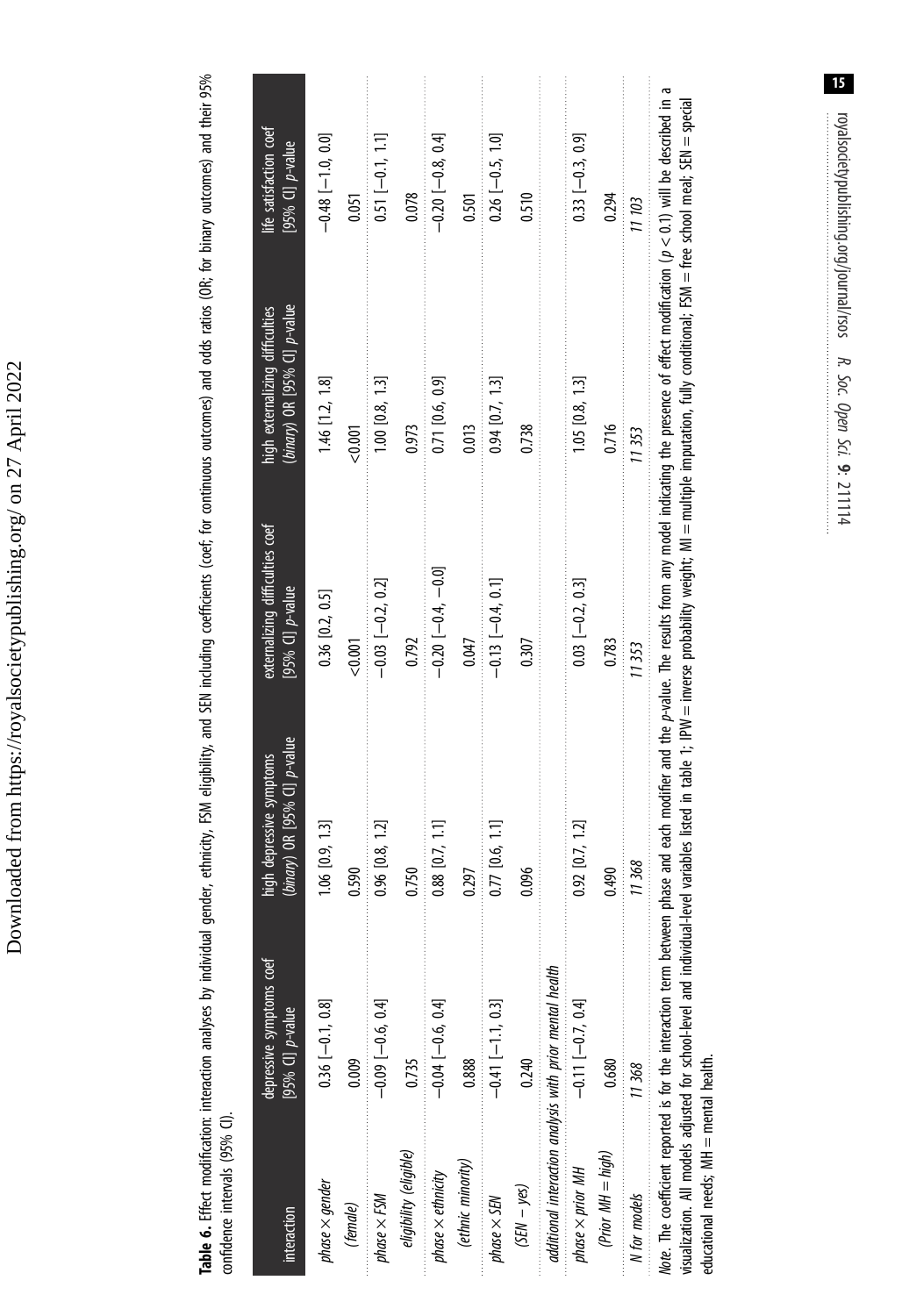<span id="page-15-0"></span>

Note. The results are based on the standardised outcome scores to allow comparisons of effect sizes. The main analysis was conducted with an interaction term between each modifier of interest and phase in a separate model for each modifier (gender, ethnicity, free school meal eligibility and special education needs), controlling for the baseline outcome score and all other school and individual-level covariates.

Figure 4. Model predicted marginal mean results (and probabilities for binary outcomes) illustrating potential interactions suggesting effect modification.

including a comparable control condition, this study was better able to isolate the impact of the pandemic from known developmental trends in adolescent depressive symptoms [\[10,11\]](#page-17-0). An increase in depressive symptoms from baseline to 1-year follow-up was observed in both the control group and the group exposed to the COVID-19 pandemic. However, after controlling for baseline scores and several school and pupil-level characteristics, depressive symptoms were higher in the COVID-19 group. These findings demonstrate that the COVID-19 pandemic increased adolescent depressive symptoms beyond what would have likely occurred under non-pandemic circumstances.

At the time of writing the registered report for this study, there was limited evidence in the UK based on longitudinal, adolescent data. International studies revealed mixed results, with fewer mental health difficulties reported in China [\[15](#page-17-0)] and the Netherlands [\[8\]](#page-17-0). However, results from the current study show similar impacts of the COVID-19 pandemic on adolescent mental health to those found in Australia and Iceland, where COVID-19 restrictions led to a significant increase in adolescent depressive symptoms and a significant decrease in wellbeing [[13,16](#page-17-0)]. In Spain, there were increased adolescent conduct difficulties reported during the COVID-19 pandemic by parents [\[14](#page-17-0)]. No main effect of exposure to the pandemic was found for externalizing difficulties in the current study. This may potentially reflect a difference in self- versus parent-reported difficulties as opposed to unequal impacts in England compared to Spain.

The Wirral Child Health and Development Study, a regional UK birth cohort, also provided evidence to suggest that depressive symptoms and externalizing difficulties increased following the first COVID-19 lockdown [[17\]](#page-18-0). However, the sample was slightly younger (aged 11–12 years) than the current study and disproportionately sampled higher risk families, with externalizing difficulties reported by mothers. Another study in the Southwest of England [\[38](#page-18-0)] found 13–14-year-old adolescents' mental health improved during COVID-19 restrictions and suggested this could be due to the removal of stressors in the school environment. Due to a lack of a comparable control condition, it is also difficult to unpick the impact of the pandemic from known developmental trajectories in these studies. At the national level, despite finding a higher proportion of children experiencing mental health difficulties during the pandemic, it is difficult to compare results from the COVID-19 follow-up of the 2017 prevalence survey to the current study due to the mode and method of mental health assessment, low response rate during the pandemic, and difficulties separating developmental changes from pandemic related impact [\[18,19](#page-18-0)].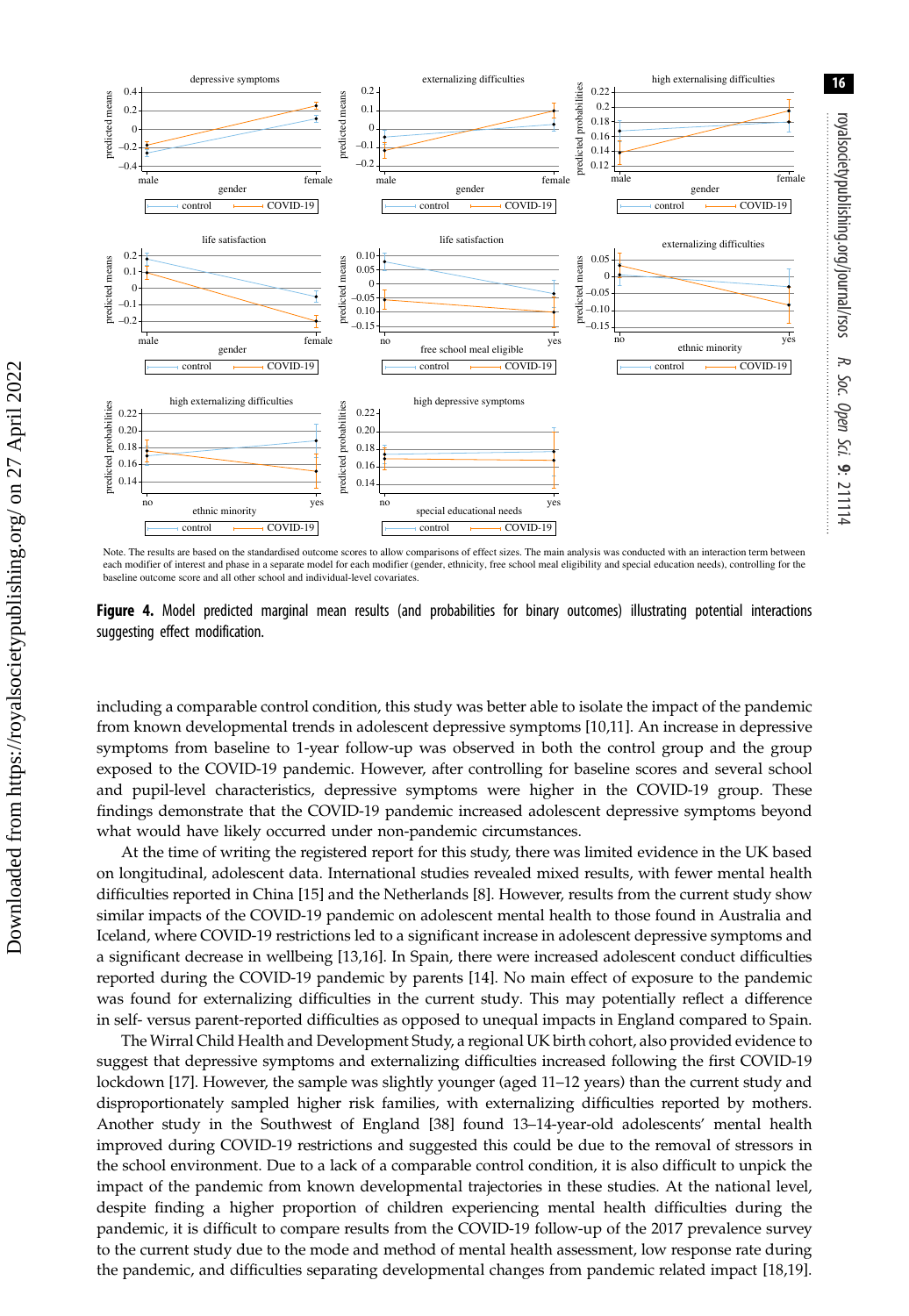In a recent review, Aknin and colleagues summarize the high-quality studies published during early 2021 on the mental health consequences of the COVID-19 pandemic [[39\]](#page-18-0). Although neither specifically focused on the UK nor adolescent populations, the review concludes that psychological distress increased during the early stages of the pandemic. The results from the current study, therefore, support the wider body of literature based on repeated cross-sectional and longitudinal surveys.

Exploratory subgroup analyses revealed that the negative impact of the COVID-19 pandemic on adolescent mental health may have been greater for females than males. This finding is consistent with the existing literature, with female mental health consistently found to be worse than males during the pandemic [\[13](#page-17-0),[16,](#page-17-0)[17,18](#page-18-0)]. Evidence from a UK study tracking families throughout the pandemic found that children with SEN and from low-income homes were particularly impacted by COVID-19 related school closures and lockdown [\[20](#page-18-0)]. Exploratory analyses in the current study did not find any significant subgroup effects for adolescents with SEN. Across both the control and the COVID-19 group, adolescents eligible for FSM showed lower life satisfaction than those not eligible. However, adolescents of higher socio-economic position (not eligible for FSM) showed a greater difference between life satisfaction scores in the control group and the COVID-19 group, with the eligible and not eligible adolescents that were exposed to the pandemic showing much closer levels of life satisfaction. Similar findings were reported by the Wirral Child Health and Development Study [\[17](#page-18-0)], with rates of depression increasing in the less deprived families to levels matching the high deprivation group. However, unlike their findings, in non-preregistered analyses by prior mental health we find no evidence in these data that adolescents with pre-existing mental health difficulties were more negatively impacted by the pandemic.

### 4.1. Strengths and limitations

The occurrence of a natural experiment and the analytic approach allow for an attribution of decreased adolescent mental health levels to the occurrence of the COVID-19 pandemic. The confidence with which the observed increases in depressive symptoms and decreases in life satisfaction can be attributed to the pandemic is further increased by finding the schools and participants involved in phase 1 (control group) and phase 2 (COVID-19 group) were well-balanced on a range of relevant characteristics known to predict mental health. The data were drawn from two, national-level RCTs; the current study, therefore, benefits from large samples of pupils attending schools across England.

Prior to analyses, we estimated an expected 185 schools in the analytic sample. The final figure was slightly lower with 173 schools across both phases. The smaller sample will have reduced our estimated statistical power and therefore the effect sizes would have needed to be larger for them to be detected. However, for externalizing difficulties, the only (secondary) outcome for which we did not detect a statistically significant effect, the effect size was very small and the reduction in sample size inconsequential for the reported findings. Although the two phases were well-balanced on several school and pupil-level characteristics, there was greater drop-out at 1-year follow-up in the COVID-19 group (pre-COVID-19 group  $n = 1896$  [23.3%], COVID-19 group  $n = 2776$  [34.3%]). Greater drop-out could have resulted in a biased sample at follow-up, with schools and individuals with certain characteristics more likely to participate. However, predictors of non-response across the control and the COVID-19 group were mostly overlapping and controlling for the probability of drop-out in the analyses did not change the conclusions.

No strong imbalances were found in the distribution of control (usual provision) and intervention schools across the two phases. However, the effectiveness of interventions could have been compromised during the pandemic. Assessments of measurement invariance across all outcomes showed that for the SMFQ, exposure to the COVID-19 pandemic did not appear to influence the way in which adolescents interpreted and responded to the measure at follow-up. However, for the behavioural difficulties subscale of the Me and My Feelings questionnaire (MMFQ – BD) and the LSS, violations of measurement invariance indicate that the pandemic may have influenced the interpretation and response to these measures. More psychometric analyses are needed to fully understand the impact of these violations on analyses that compare those exposed to the pandemic with the control group.

### 4.2. Conclusion

There was widespread concern prior to the pandemic regarding high rates of adolescent mental health difficulties in England. An extended period of austerity has left schools and Child and Adolescent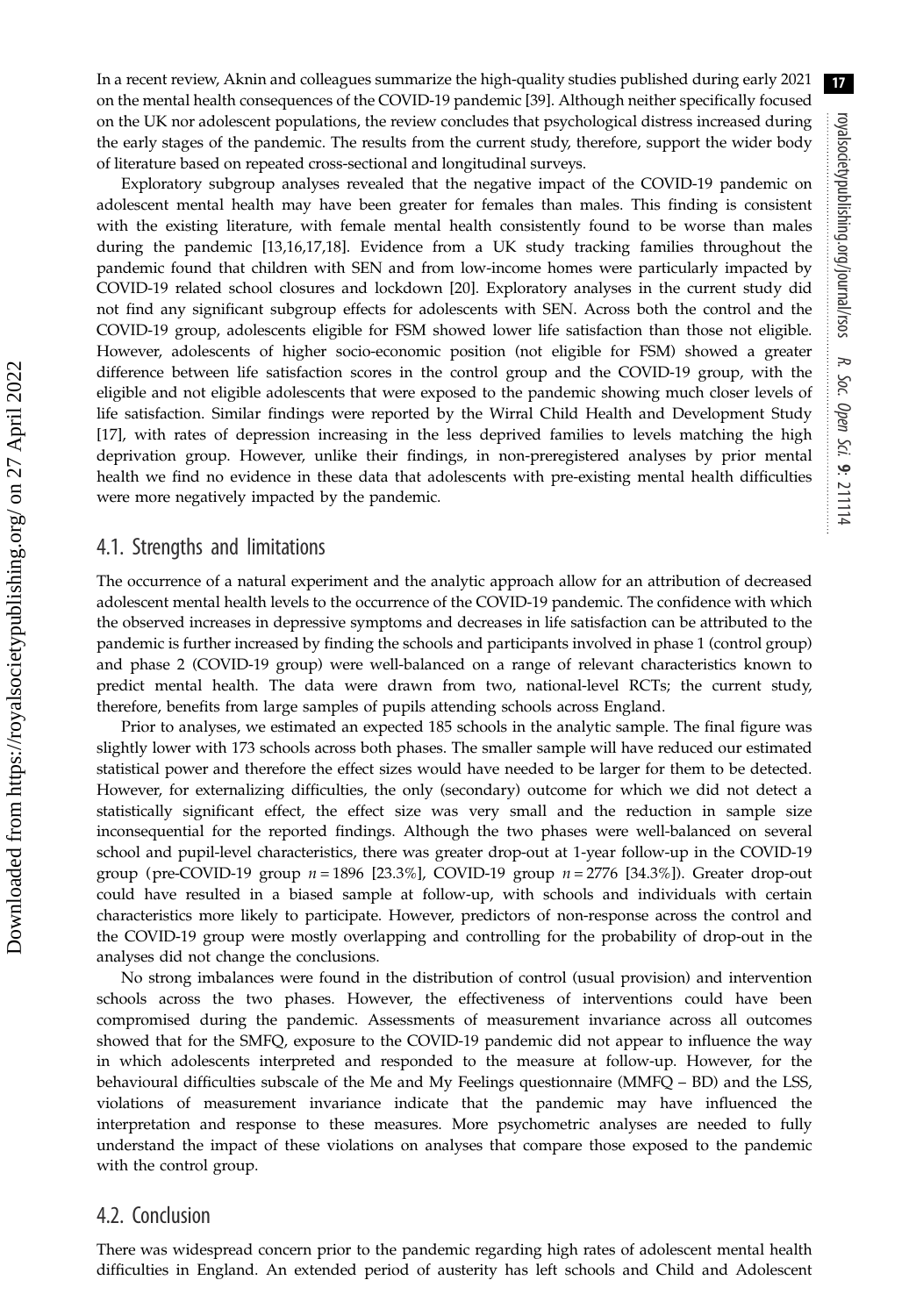<span id="page-17-0"></span>Mental Health Services (CAMHS) with insufficient resources and capacity to support the increasing number of mental health difficulties experienced by adolescents. The current study provides evidence for increased adolescent depressive symptoms and decreased life satisfaction as a result of the COVID-19 pandemic. Schools and CAMHS services were forced to adapt to the challenging circumstances of the pandemic. If there had been clearer guidance and increased funding for schools, this may have enabled better systems for supporting pupils' mental health during this period. Given that the pandemic is ongoing and that these negative impacts are likely long lasting with other potential adverse lifelong consequences [[40\]](#page-18-0), the promotion of young people's mental health and increased access to services relies on a properly resourced, public health approach that builds capacity within and between sectors.

Ethics. Ethical approval was obtained from University College London Research Ethics Committee [6735/009, 6735/ 014]. Informed consent was obtained from all participants.

Data accessibility. As per our trial protocols [\[21,22](#page-18-0)], the raw data can only be shared after the trials are complete. An anonymized quantitative dataset was originally due to be made available in 2022 once the trial had finished; however, due to disruption caused by the COVID-19 pandemic, this timeline has been delayed. Analysis code is shared as electronic supplementary material [\[41](#page-18-0)] and on the Open Science Framework alongside the full stage 2 paper, and the data will be made available on this same OSF project location after the main trial results are published.

Authors' contributions. R.M.: formal analysis, methodology, visualization, writing—original draft, writing—review and editing; J.S.: data curation, formal analysis, methodology, project administration, visualization, writing—original draft, writing—review and editing; J.D.: conceptualization, funding acquisition, project administration, writing review and editing; D.H.: conceptualization, project administration, writing—review and editing; T.V.: project administration, writing—review and editing; J.B.: conceptualization, funding acquisition, methodology, supervision, writing—original draft, writing—review and editing; P.P.: conceptualization, formal analysis, funding acquisition, methodology, supervision, visualization, writing—original draft, writing—review and editing.

All authors gave final approval for publication and agreed to be held accountable for the work performed therein. Conflict of interest declaration. The views expressed are those of the authors and not necessarily those of the Department for Education, England or its arm's-length bodies or other government departments. The authors declare no conflict of interest and take sole responsibility for the content of this article.

Funding. This work (the Education for Wellbeing Programme) was supported by the Department for Education, England (grant no. EOR/SBU/2017/015).

Acknowledgements. We would like to thank all the colleagues and researchers involved in the Education for Wellbeing Programme from which these data were drawn. We are grateful to all the schools and students who are part of this large study for their participation.

# References

- 1. Sadler K et al. 2018 Mental health of children and young people in England, 2017 summary of key findings. See [https://files.](https://files.digital.nhs.uk/A6/EA7D58/MHCYP%202017%20Summary.pdf) [digital.nhs.uk/A6/EA7D58/MHCYP%202017%](https://files.digital.nhs.uk/A6/EA7D58/MHCYP%202017%20Summary.pdf) [20Summary.pdf](https://files.digital.nhs.uk/A6/EA7D58/MHCYP%202017%20Summary.pdf).
- 2. Fink E, Patalay P, Sharpe S, Holley S, Deighton J, Wolpert M. 2015 Mental health difficulties in early adolescence: a comparison of two crosssectional studies in England from 2009 and 2014. J. Adolesc. Health. 56, 502–507. [\(doi:10.](http://dx.doi.org/10.1016/j.jadohealth.2015.01.023) [1016/j.jadohealth.2015.01.023](http://dx.doi.org/10.1016/j.jadohealth.2015.01.023))
- 3. Patalay P, Gage SH. 2019 Changes in millennial adolescent mental health and health related behaviours over ten years: a population cohort comparison study. Int. J. Epidemiol. 48, 1650–1664. [\(doi:10.1093/ije/dyz006\)](http://dx.doi.org/10.1093/ije/dyz006)
- 4. Viner R et al. 2021 Impacts of school closures on physical and mental health of children and young people: A systematic review. medRxiv. ([doi:10.1101/2021.02.10.21251526](https://doi.org/10.1101/2021.02.10.21251526))
- 5. Ford T, John A, Gunnell D. 2021 Mental health of children and young people during pandemic. BMJ 372, 1–2. ([doi:10.1136/bmj.](http://dx.doi.org/10.1136/bmj.n614) [n614](http://dx.doi.org/10.1136/bmj.n614))
- 6. Hafstad GS, Augusti E-M. 2021 A lost generation? COVID-19 and adolescent mental

health. Lancet Psychiatry 8, 640-641. ([doi:10.](http://dx.doi.org/10.1016/s2215-0366(21)00179-6) [1016/s2215-0366\(21\)00179-6](http://dx.doi.org/10.1016/s2215-0366(21)00179-6))

- 7. Thombs BD et al. 2020 A curating evidence on mental health during COVID-19: a living systematic review. J. Psychosom. Res. 133, 110113. ([doi:10.1016/j.jpsychores.2020.110113](http://dx.doi.org/10.1016/j.jpsychores.2020.110113))
- 8. Achterberg M, Dobbelaar S, Boer OD, Crone EA. 2021 Perceived stress as mediator for longitudinal effects of the COVID-19 lockdown on wellbeing of parents and children. Sci. Rep. 11, 1–14. ([doi:10.1038/s41598-021-](http://dx.doi.org/10.1038/s41598-021-81720-8) [81720-8\)](http://dx.doi.org/10.1038/s41598-021-81720-8)
- 9. Collishaw S. 2015 Annual research review: secular trends in child and adolescent mental health. J. Child Psychol. Psychiatry Allied Discip. 56, 370–393. [\(doi:10.1111/](http://dx.doi.org/10.1111/jcpp.12372) [jcpp.12372\)](http://dx.doi.org/10.1111/jcpp.12372)
- 10. Kim-Cohen J, Caspi A, Moffitt TE, Harrington H, Milne BJ, Poulton R. 2003 Prior juvenile diagnoses in adults with mental disorder. Arch. Gen. Psychiatry 60, 709. ([doi:10.1001/](http://dx.doi.org/10.1001/archpsyc.60.7.709) [archpsyc.60.7.709](http://dx.doi.org/10.1001/archpsyc.60.7.709))
- 11. Kessler RC, Berglund P, Demler O, Jin R, Merikangas KR, Walters EE. 2005 Lifetime prevalence and age-of-onset distributions of of DSM-IV disorders in the national comorbidity

survey replication. Arch. Gen. Psychiatry 62, 593–602. [\(doi:10.1001/archpsyc.62.](http://dx.doi.org/10.1001/archpsyc.62.6.593) [6.593](http://dx.doi.org/10.1001/archpsyc.62.6.593))

- 12. Sun Y et al. 2021 Comparison of Mental Health Symptoms prior to and during COVID-19: Evidence from a living Systematic Review and Meta-analysis. medRxiv. [\(doi:10.1101/2021.05.](http://dx.doi.org/10.1101/2021.05.10.21256920) [10.21256920](http://dx.doi.org/10.1101/2021.05.10.21256920))
- 13. Magson NR, Freeman JYA, Rapee RM, Richardson CE, Oar EL, Fardouly J. 2021 Risk and protective factors for prospective changes in adolescent mental health during the COVID-19 Pandemic. J. Youth Adolesc. 50, 44–57. ([doi:10.](http://dx.doi.org/10.1007/s10964-020-01332-9) [1007/s10964-020-01332-9](http://dx.doi.org/10.1007/s10964-020-01332-9))
- Ezpeleta L, Navarro JB, de la Osa N, Trepat E, Penelo E. 2020 Life conditions during COVID-19 lockdown and mental health in Spanish adolescents. Int. J. Environ. Res. Public Health 17, 7327–7313. ([doi:10.3390/ijerph17197327](http://dx.doi.org/10.3390/ijerph17197327))
- Xiang M, Yamamoto S, Mizoue T. 2020 Depressive symptoms in students during school closure due to COVID-19 in.Shanghai. Psychiatry Clin. Neurosci. 74, 664–666. ([doi:10.1111/pcn.](http://dx.doi.org/10.1111/pcn.13161) [13161\)](http://dx.doi.org/10.1111/pcn.13161)
- 16. Thorisdottir IE et al. 2021 Depressive symptoms, mental wellbeing, and substance use